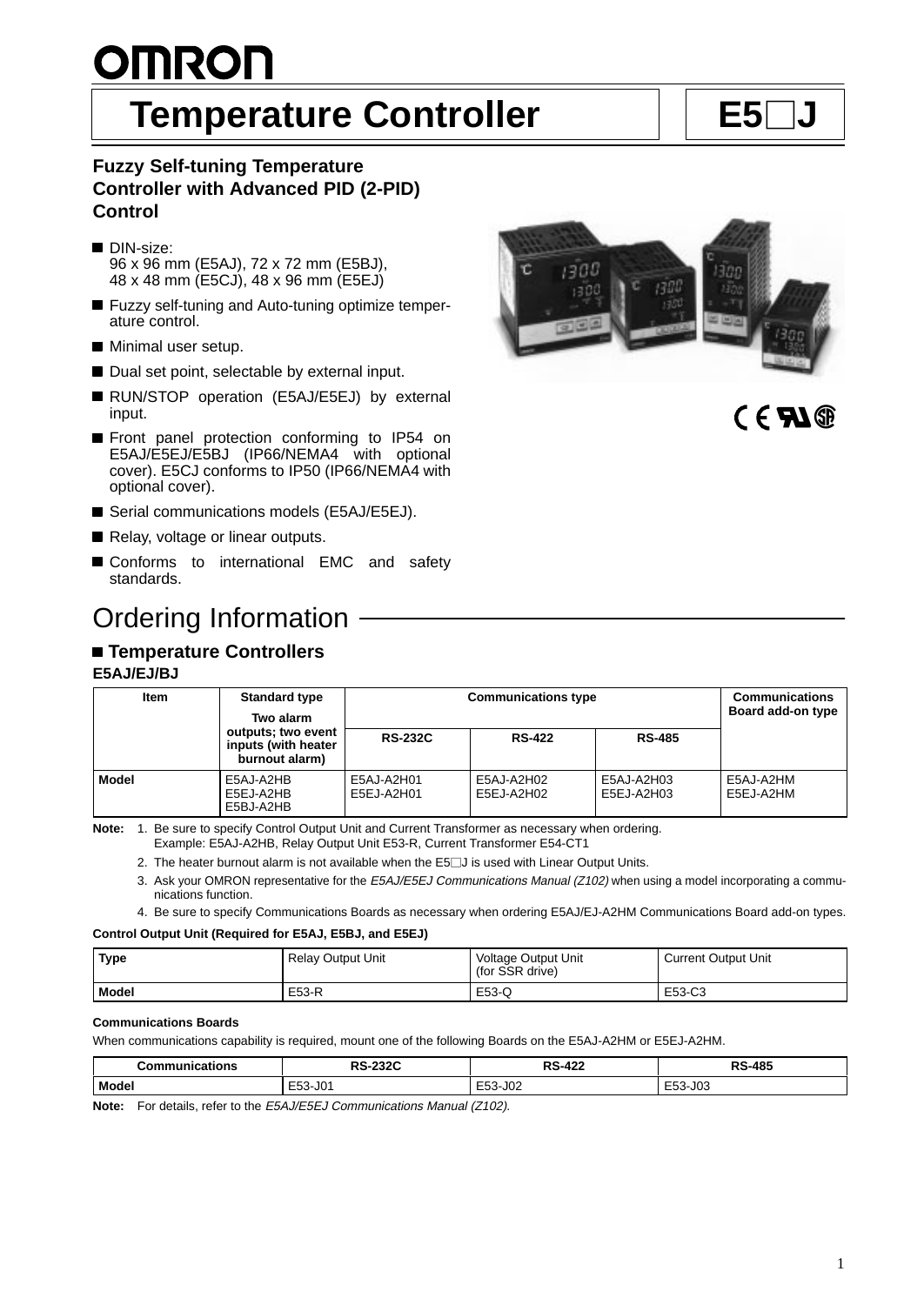#### **E5CJ**

| <b>Item</b>  | <b>Standard type</b>              |                   |                                          |                 | <b>Single-function type</b> |                               |                 |                   |                   |  |
|--------------|-----------------------------------|-------------------|------------------------------------------|-----------------|-----------------------------|-------------------------------|-----------------|-------------------|-------------------|--|
|              | Two alarm points; one event input |                   | Two alarm points; without event<br>input |                 |                             | Without alarm and event input |                 |                   |                   |  |
|              | Relav<br>output                   | Voltage<br>output | Current<br>output                        | Relay<br>output | Voltage<br>output           | <b>Current</b><br>output      | Relay<br>output | Voltage<br>output | Current<br>output |  |
| <b>Model</b> | E5CJ-R2HB                         | E5CJ-Q2HB         | E5CJ-C2B                                 | E5CJ-R2         | E5CJ-Q2                     | E5CJ-C2                       | E5CJ-R          | E5CJ-Q            | E5CJ-C            |  |

**Note:** Be sure to specify Current Transformer as necessary when ordering E5CJ-R2HB and E5CJ-Q2HB. The heater burnout alarm is not available for models other than E5CJ-R2HB and E5CJ-Q2HB.

# **Current Transformers (CT) (Order Separately)**

| Hole diameter<br>$5.8$ mm |         | $12.0 \text{ mm}$ |
|---------------------------|---------|-------------------|
| <b>I</b> Model            | E54-CT1 | E54-CT3           |
| .                         |         |                   |

**Note:** No CT is required unless the heater burnout alarm function is used.

# **Terminal Covers (Order Separately)**

| Model              | E5AJ                                             | E5EJ                       | E5CJ                             |
|--------------------|--------------------------------------------------|----------------------------|----------------------------------|
| Connectable models | COV <sub>02</sub><br>$\sim$<br>$\sim$<br>ີ<br>__ | COV <sub>03</sub><br>E53-1 | COV <sub>04</sub><br>--<br>–ఎఎ-' |

### **Temperature Ranges**

| Input<br>(switch selectable)                                                                                                                                   |                                                                                                                         | Temperature-resistance<br>thermometer                  |                                                       | Thermocouple                   |                                 |                                   |                        |                               |                                    |
|----------------------------------------------------------------------------------------------------------------------------------------------------------------|-------------------------------------------------------------------------------------------------------------------------|--------------------------------------------------------|-------------------------------------------------------|--------------------------------|---------------------------------|-----------------------------------|------------------------|-------------------------------|------------------------------------|
|                                                                                                                                                                |                                                                                                                         | <b>JPt100</b><br>Platinum<br>resistance<br>thermometer | Pt100<br><b>Platinum</b><br>resistance<br>thermometer | K(CA)<br>Chromel vs.<br>alumel | J(IC)<br>Iron vs.<br>constantan | T(CC)<br>Copper vs.<br>constantan | Iron vs.<br>constantan | U<br>Copper vs.<br>constantan | N<br><b>Nichrosil</b><br>vs. nisil |
| Built-in<br>switch<br>$\zeta$ 0 $\zeta$<br>$\infty$<br>$\mathfrak{F}^{\omega}_{\mathfrak{D}}$<br>$\mathbf{\tau}$<br>$\sqrt{2}$<br>Default set-<br>ting; $2(K)$ | $^{\circ}$ C<br>1,300<br>900<br>800<br>range<br>600<br>400<br>Temperature<br>300<br>200<br>100<br>0<br>$-100$<br>$-200$ | 650.0<br>$-199.9$                                      | 650.0<br>$-199.9$                                     | $1,300 -$<br>$-200$            | 850<br>$-100$                   | 400.0<br>$-199.9$                 | 850<br>$-100$          | 400.0<br>$-199.9$             | 1,300<br>$-200$                    |
|                                                                                                                                                                | <b>Setting</b><br>No.                                                                                                   | 0                                                      |                                                       | $\overline{2}$                 | 3                               | 4                                 | 5                      | 6                             | 7                                  |
| <b>Minimum</b><br>setting unit                                                                                                                                 | <b>Target</b><br>value                                                                                                  | $0.1^{\circ}$ C                                        |                                                       | 1°C                            | $1^{\circ}$ C                   | $0.1^{\circ}$ C                   | $1^{\circ}$ C          | $0.1^{\circ}$ C               | $1^{\circ}$ C                      |
|                                                                                                                                                                | Alarm                                                                                                                   | $0.1^{\circ}$ C                                        |                                                       | $1^{\circ}$ C                  | $1^{\circ}$ C                   | $0.1^{\circ}$ C                   | $1^{\circ}$ C          | $0.1^{\circ}$ C               | $1^{\circ}$ C                      |

**Note:** Default setting: 2 (K).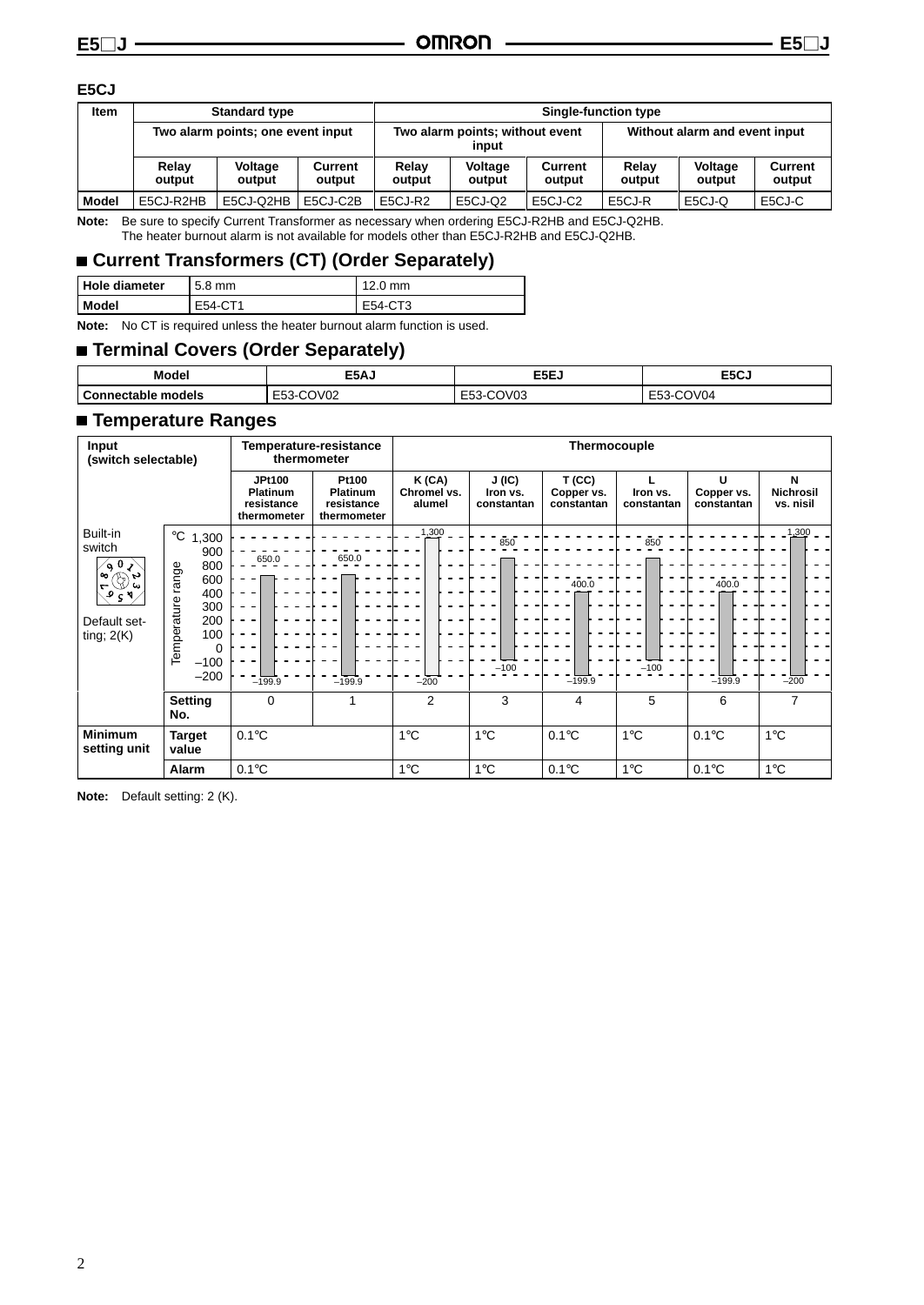# Specifications - **Constant Constant Constant Constant Constant Constant Constant Constant Constant Constant Constant Constant Constant Constant Constant Constant Constant Constant Constant Constant Constant Constant Consta**

# **Ratings**

| <b>Supply voltage</b>            |      |                       | 100 to 240 VAC, 50 or 60 Hz                                                                                                                                                     | 24 V AC/DC, 50 or 60 Hz                                                                          |  |  |
|----------------------------------|------|-----------------------|---------------------------------------------------------------------------------------------------------------------------------------------------------------------------------|--------------------------------------------------------------------------------------------------|--|--|
| Operating voltage range          |      |                       | 85% to 110% of rated supply voltage                                                                                                                                             |                                                                                                  |  |  |
| <b>Power consumption</b>         |      |                       | E5AJ/E5EJ:<br>10 VA (at 100 VAC) to 14 VA (at 240 VAC)<br>E5BJ/E5CJ:<br>10 VA (at 100 VAC) to 12 VA (at 240 VAC)                                                                | 10 VA (at 24 VAC)<br>6 W (at 24 VDC)                                                             |  |  |
| Input                            |      |                       | Thermocouple (K/J/T/L/U/N) or platinum resistance thermometer (JPt100/Pt100), selectable                                                                                        |                                                                                                  |  |  |
| <b>Current Transformer input</b> |      |                       | Connect an exclusive Current Transformer unit (E54-CT1 or E54-CT3)                                                                                                              |                                                                                                  |  |  |
| Control                          |      | E5AJ/E5BJ/E5EJ        | Replaceable Output Unit (sold separately)                                                                                                                                       |                                                                                                  |  |  |
| output                           | E5CJ | <b>Relay output</b>   | SPST-NO, 3 A at 250 VAC (resistive load)                                                                                                                                        |                                                                                                  |  |  |
| <b>Voltage output</b>            |      |                       | 20 mA at 12 VDC (with short-circuit protection)                                                                                                                                 |                                                                                                  |  |  |
|                                  |      | <b>Current output</b> | 4 to 20 mA DC with a load of 600 $\Omega$ max. and a resolution of approx. 2600                                                                                                 |                                                                                                  |  |  |
| <b>Control mode</b>              |      |                       |                                                                                                                                                                                 | ON/OFF or PID control (2-PID) with fuzzy self-tuning and auto-tuning                             |  |  |
| Alarm output                     |      |                       | E5AJ/E5EJ: Relay output, 2 independent SPST-NO contacts; 3 A, 250 VAC<br>E5BJ/E5CJ: Common 2 outputs, 2 independent SPST-NO contacts;<br>E5CJ: 1 A, 250 VAC; E5BJ: 3 A, 250 VAC |                                                                                                  |  |  |
| Setting method                   |      |                       | Digital setting via Up and Down Keys                                                                                                                                            |                                                                                                  |  |  |
| Indication method                |      |                       | Digital indications<br>Character heights:<br>E5AJ: PV: 15 mm, SV: 10.5mm<br>E5EJ/E5BJ: PV: 14 mm, SV: 9.5 mm<br>E5CJ: PV: 12 mm, SV: 8 mm                                       |                                                                                                  |  |  |
| <b>Event input</b>               |      |                       | ON: 1 k $\Omega$ max., OFF: 100 k $\Omega$ min.<br>Contact input:<br>ON: residual voltage: 3 V max., OFF: leakage current: 1 mA max.<br>No-contact input:                       |                                                                                                  |  |  |
| <b>Other functions</b>           |      |                       | Key protection<br>Direct and reverse output selection<br>RUN/STOP (selected via external terminals) (E5AJ, E5EJ)<br>Heater burnout detection                                    | Multiple SP (four set points; up to four set points available on E5AJ/E5EJ by engineering level) |  |  |

Note: It is possible to add other functions from the engineering level. Refer to the E5<sup>-</sup> Operation Manual, obtainable from your OMRON representative, for details.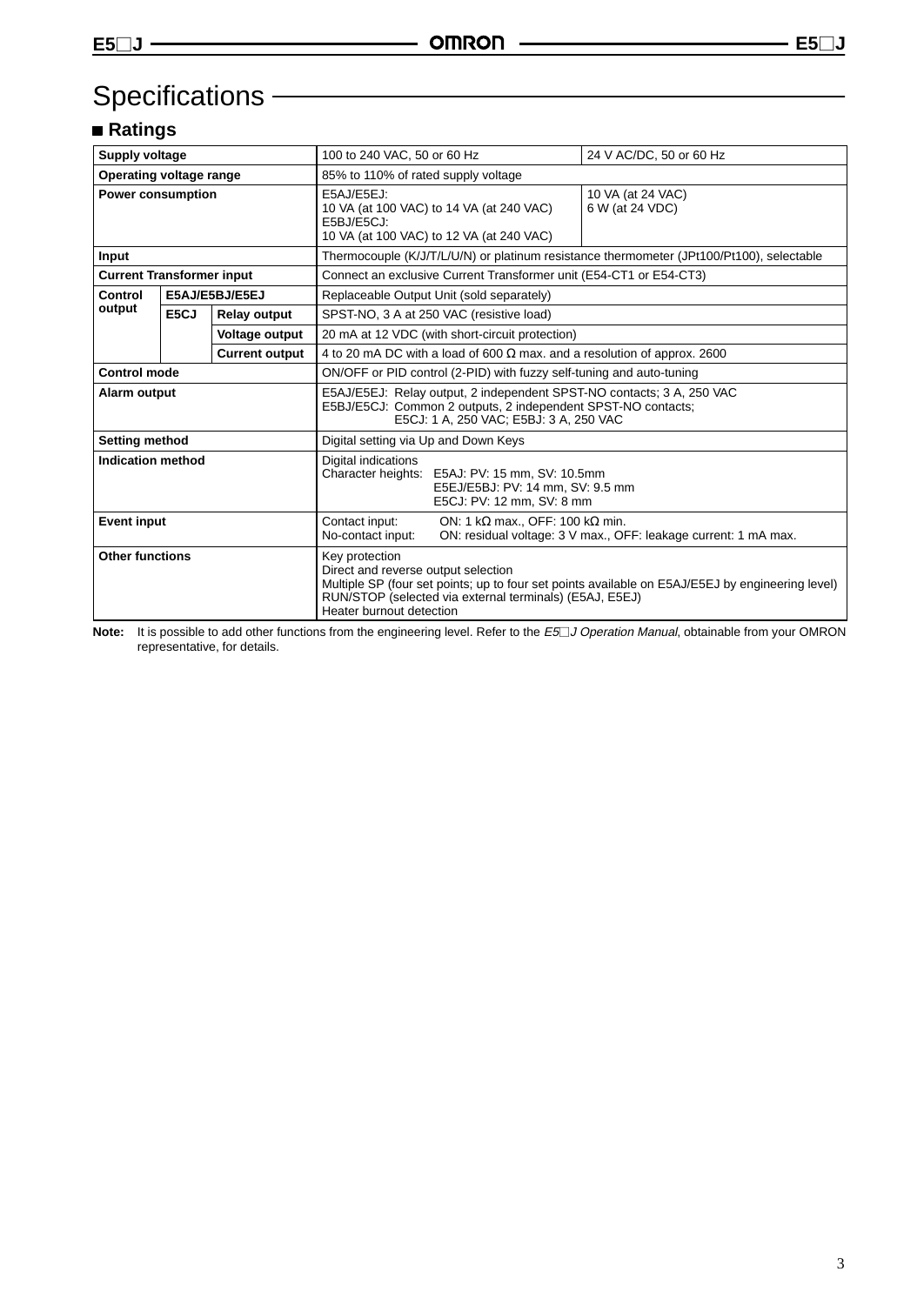# **Characteristics**

| Indication accuracy (see note 1)   | $(\pm 0.5\%$ of indication value or $\pm 1\degree$ C, whichever greater) $\pm 1$ digit max.                                                                                                                                                                                                                      |  |  |  |
|------------------------------------|------------------------------------------------------------------------------------------------------------------------------------------------------------------------------------------------------------------------------------------------------------------------------------------------------------------|--|--|--|
| <b>Hysteresis</b>                  | 0.1° to 999.9°C/°F (in units of 0.1°C/°F) (during ON/OFF control action)                                                                                                                                                                                                                                         |  |  |  |
| <b>Proportional band</b>           | 0.1° to 999.9°C/°F (in units of 0.1°C/°F)                                                                                                                                                                                                                                                                        |  |  |  |
| Integral (reset) time              | 0 to 3,999 s (in units of 1 s)                                                                                                                                                                                                                                                                                   |  |  |  |
| Derivative (rate) time             | 0 to 3,999 s (in units of 1 s)                                                                                                                                                                                                                                                                                   |  |  |  |
| Alarm output setting range         | Thermocouple (K/J/L/N): $-1,999^{\circ}$ to 9,999°C/°F (in units of 1°C/°F)<br>Platinum resistance thermometer, thermocouple (T/U): -199.9° to 999.9°C/°F<br>(in units of $0.1^{\circ}$ C/ $^{\circ}$ F)                                                                                                         |  |  |  |
| <b>Control period</b>              | Pulse output: 1 to 99 s (in units of 1 s)                                                                                                                                                                                                                                                                        |  |  |  |
| Sampling period                    | 500 ms                                                                                                                                                                                                                                                                                                           |  |  |  |
| Output refresh time                | 500 ms                                                                                                                                                                                                                                                                                                           |  |  |  |
| Display refresh time               | 500 ms                                                                                                                                                                                                                                                                                                           |  |  |  |
| Insulation resistance (see note 2) | 20 MΩ min. (at 500 VDC)                                                                                                                                                                                                                                                                                          |  |  |  |
| Dielectric strength                | 2,000 VAC, 50/60 Hz for 1 min between terminals of different polarities                                                                                                                                                                                                                                          |  |  |  |
| <b>Vibration resistance</b>        | 10 to 55 Hz, 9.8 m/s <sup>2</sup> (1G) for 10 min each in X, Y, and Z directions<br>Malfunction:<br>10 to 55 Hz, 19.6 $m/s^2$ (2G) for 2 hrs each in X, Y, and Z directions<br>Destruction:                                                                                                                      |  |  |  |
| <b>Shock resistance</b>            | 196 m/s <sup>2</sup> (20G), 3 times each in 6 directions<br>Malfunction:<br>$(98 \text{ m/s}^2 \text{ (10G)}$ applied to the relay)<br>$294$ m/s <sup>2</sup> (30G), 3 times each in 6 directions<br>Destruction:                                                                                                |  |  |  |
| Life expectancy                    | 10,000,000 operations (relay alarm output)<br>Mechanical:<br>100,000 operations (relay alarm output)<br>Electrical:                                                                                                                                                                                              |  |  |  |
| <b>Ambient temperature</b>         | $-10^{\circ}$ C to 55 $^{\circ}$ C (with no icing)<br>Operating:<br>$-25^{\circ}$ C to 65 $^{\circ}$ C (with no icing)<br>Storage:                                                                                                                                                                               |  |  |  |
| <b>Ambient humidity</b>            | Operating: 35% to 85%                                                                                                                                                                                                                                                                                            |  |  |  |
| <b>Memory protection</b>           | Non-volatile memory (number of write operations: 100,000)                                                                                                                                                                                                                                                        |  |  |  |
| <b>Enclosure ratings</b>           | E5AJ/E5EJ/E5BJ: IEC standard IP54<br>Front panel:<br>E5CJ: IEC standard IP50 (see note 3)<br>IEC standard IP20<br>Rear case:<br>Terminals:<br><b>IEC standard IP00</b>                                                                                                                                           |  |  |  |
| Weight                             | E5AJ: Approx. 360 g, E5EJ: Approx. 280 g, E5BJ: Approx. 240 g, E5CJ: Approx. 170 g;<br>Mounting adapter for E5CJ: approx. 10 g;<br>Mounting bracket for E5AJ, E5BJ, and E5EJ: Approx. 65 g                                                                                                                       |  |  |  |
| <b>EMC</b>                         | <b>Emission Enclosure:</b><br>EN55011 Group 1 class A<br>Emission AC Mains:<br>EN55011 Group 1 class A<br>Immunity ESD:<br>EN61000-4-2: 4-kV contact discharge (level 2)<br>8-kV air discharge (level 3)<br>10 V/m (amplitude modulated,<br>Immunity RF-interference:<br>ENV50140:<br>80 MHz to 1 GHz) (level 3) |  |  |  |
|                                    | 10 V/m (pulse modulated, 900 MHz)<br>10 V (0.15 to 80 MHz) (level 3)<br><b>Immunity Conducted Disturbance:</b><br>ENV50141:<br>Immunity Burst:<br>EN61000-4-4:<br>2-kV power-line (level 3)<br>2-kV I/O signal-line (level 4)                                                                                    |  |  |  |
| <b>Approved standards</b>          | UL1092, CSA C22.2 No. 142<br>Conforms to EN50081-2, EN50082-2, EN61010-1 (IEC1010-1) (see note 4)<br>Conforms to VDE0106/part 100 (Finger Protection), when the separately-ordered terminal<br>cover is mounted.                                                                                                 |  |  |  |

Note: 1. The indication accuracy of the K, T, and N thermocouples at a temperature of  $-100^{\circ}$ C or less is  $\pm 2^{\circ}$ C $\pm 1$  digit maximum. The indication accuracy of the U thermocouple at any temperature is  $\pm 2^{\circ}$ C $\pm 1$  digit maximum.

2. The insulation resistance was measured with a Control Output Unit attached.

3. The model numbers of the exclusive watertight covers conforming to IP66, NEMA4 are as follows:

For E5AJ: Y92A-96N; For E5BJ: Y92A-72N; For E5CJ: Y92A-48N; For E5EJ: Y92A-49N

4. Basic insulation is between the input and output.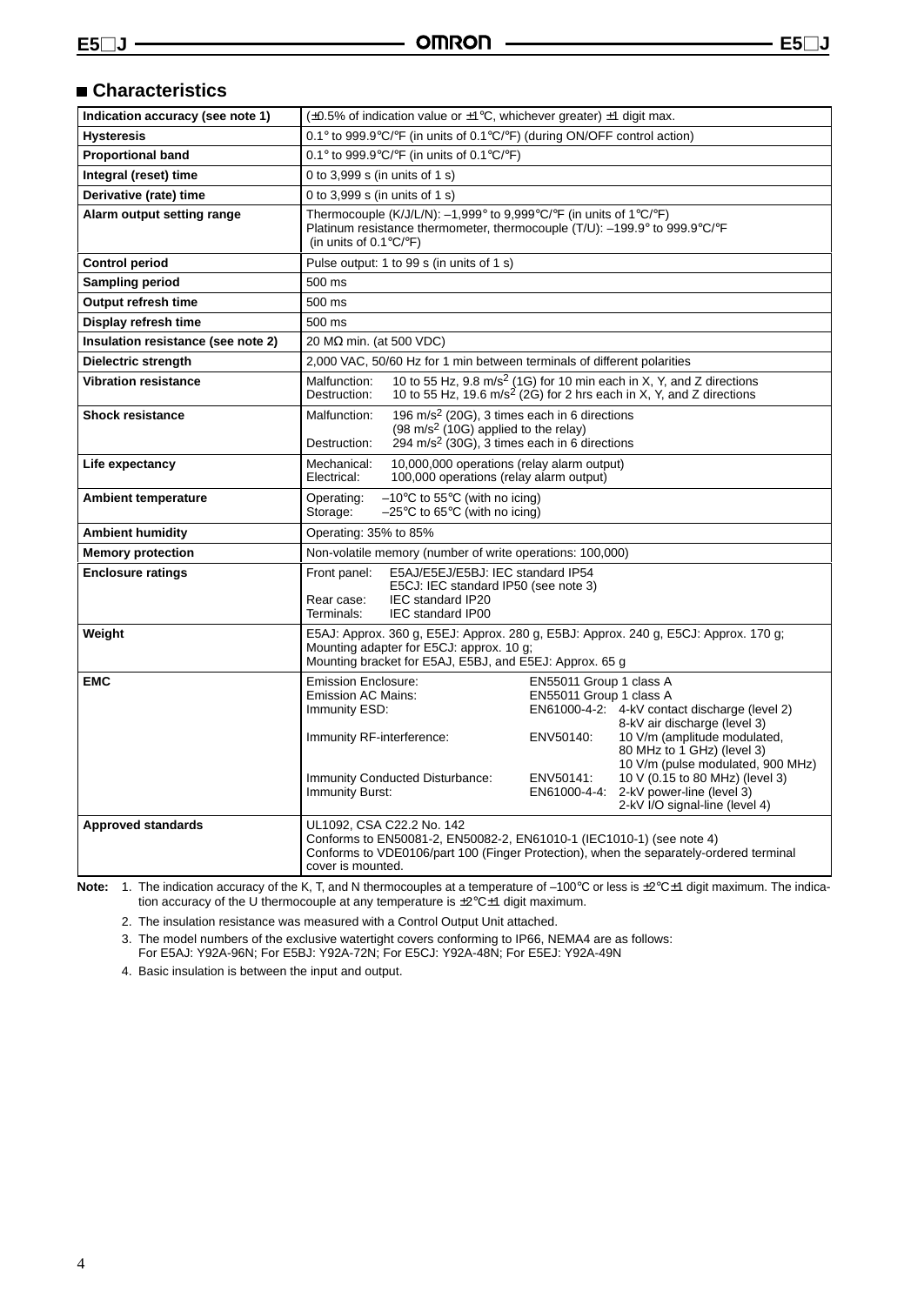### **Output Unit Ratings**

No event input is photoelectrically insulated from the voltage or current output.

| <b>Relay Output Unit (see note 2)</b>        | <b>E53-R</b>                                                            | SPDT, 5 A at 250 VAC (resistive load)                        |
|----------------------------------------------|-------------------------------------------------------------------------|--------------------------------------------------------------|
| <b>Voltage Output Unit (for driving SSR)</b> | E53-Q                                                                   | NPN, 40 mA at 12 VDC (with short-circuit protection)         |
|                                              | E53-Q3                                                                  | NPN, 20 mA at 24 VDC (with short-circuit protection)         |
|                                              | E53-Q4                                                                  | PNP, 20 mA at 24 VDC (with short-circuit protection)         |
| Linear Output Unit (see note 1 and 3)        | E53-C3                                                                  | 4 to 20 mA; DC: 600 $\Omega$ max.; resolution: approx. 2,600 |
|                                              | E53-C3D<br>0 to 20 mA; DC: 600 $\Omega$ max.; resolution: approx. 2,600 |                                                              |
|                                              | E53-V34                                                                 | 0 to 10 V; DC: 1 k $\Omega$ min.; resolution: approx. 2,600  |
|                                              | E53-V35                                                                 | 0 to 5 V; DC: 1 k $\Omega$ min.; resolution: approx. 2,600   |

**Note:** 1. The current output is not a transmission output.

The heater burnout alarm cannot be used with the E53-C Current Output Units.

- 2. The contact configuration will be SPST-NO when used with the  $E5\square J$ .
- 3. No heater burnout alarm is available if the Linear Output Unit is used with the  $E5\square J$ .

#### **Heater Burnout Alarm**

| I Max. heater current                 | Single-phase 50 A VAC (see note 1)                     |
|---------------------------------------|--------------------------------------------------------|
| Heater current value display accuracy | $\pm$ 5% FS $\pm$ 1 digit max.                         |
| Heater burnout alarm setting range    | $\vert$ 0.1 to 49.9 A (in units of 0.1 A) (see note 2) |
| Min. detection ON time                | $190$ ms (see note 3)                                  |

**Note:** 1. Use the K2CU-F□□A-□GS (with gate input terminals) for the detection of three-phase heater burnout.

- 2. The heater burnout alarm is always OFF if the alarm is set to 0.0 A and always ON if the alarm is set to 50.0 A.
- 3. No heater burnout detection or heater current value measurement is possible if the control output is ON for less than 190 ms.

### **Current Transformer Ratings**

| Max. continuous heater current | 50 A                                           |
|--------------------------------|------------------------------------------------|
| Dielectric strength            | 1.000 VAC                                      |
| <b>Vibration resistance</b>    | 50 Hz, 98 m/s <sup>2</sup> (10G)               |
| Weight                         | E54-CT1: Approx. 11.5 g; E54-CT3: Approx. 50 g |
| Accessories (E54-CT3 only)     | Contact: 2; Plug: 2                            |

#### **Output Unit Characteristics**

| Relay unit life expectancy | Mechanical: | 10,000,000 operations min. |
|----------------------------|-------------|----------------------------|
|                            | Electrical: | 100,000 operations min.    |

# **Communications (E5AJ/E5EJ)**

|                               | Protocol                                | RS-232C, RS-422, RS-485                                                                                                                                   |
|-------------------------------|-----------------------------------------|-----------------------------------------------------------------------------------------------------------------------------------------------------------|
| <b>Transmission method</b>    |                                         | Half-duplex                                                                                                                                               |
| <b>Synchronization method</b> |                                         | Start-stop synchronization (asynchronous method)                                                                                                          |
| <b>Baud rate</b>              |                                         | 1,200/2,400/4,800/9,600/19,200 bps                                                                                                                        |
| <b>Transmission code</b>      |                                         | ASCII                                                                                                                                                     |
| <b>Communications</b>         | <b>Write to Temperature Controller</b>  | Set point, alarm value, remote/local selection etc. (proportional band,<br>integral time, derivative time)                                                |
|                               | <b>Read from Temperature Controller</b> | Process value, output value, set point, alarm value, heater current<br>value, initial status, etc. (proportional band, integral time, derivative<br>time) |

**Note:** 1. The maximum total cable length must not exceed the following limits. RS-422: 500 m, RS-232C: 15 m, RS-485: 500 m

2. The number of connecting Units including the host computer via RS-485 is 32. The number of connecting Units via RS-422 is 32.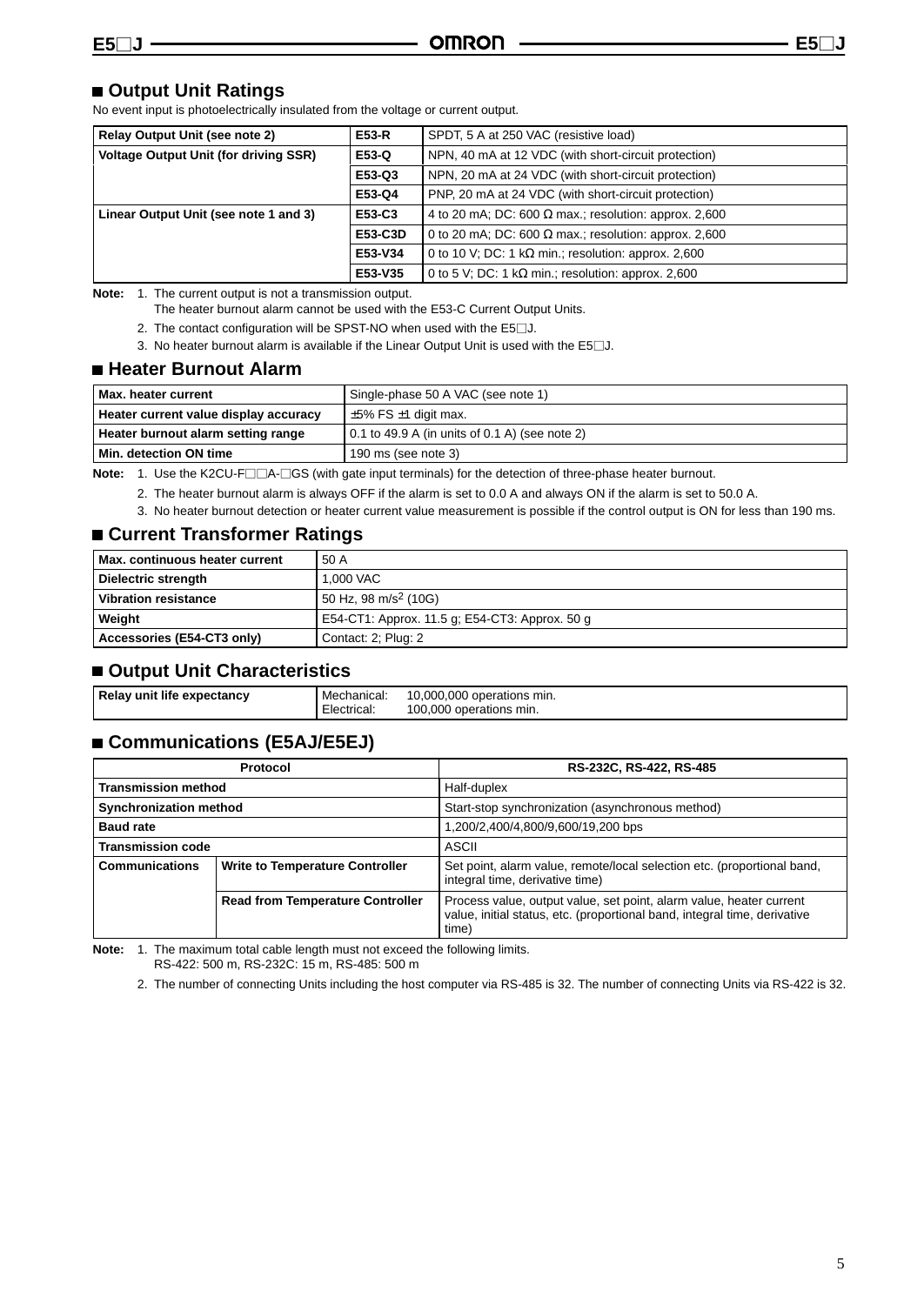# Nomenclature -

#### **E5CJ**

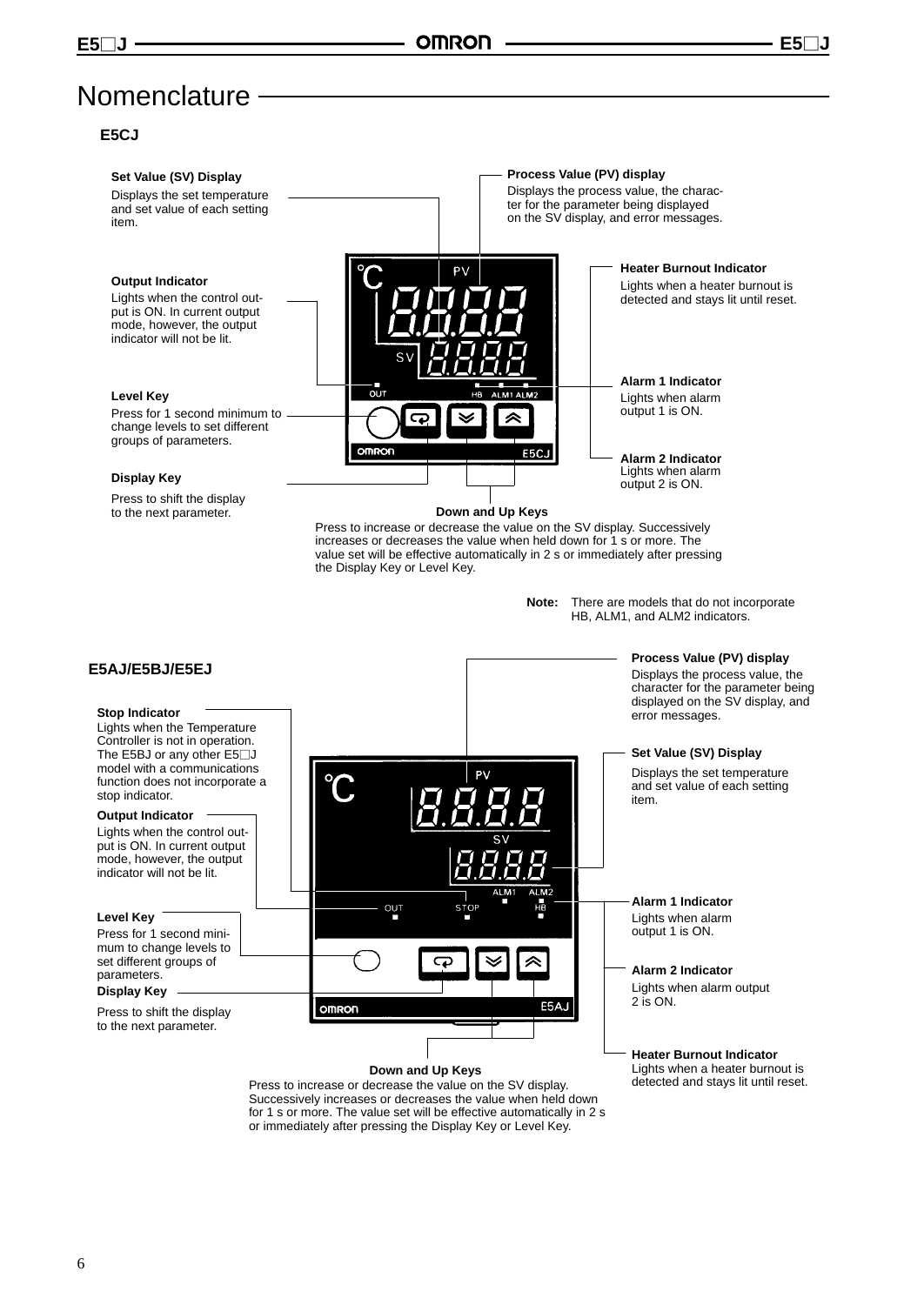# Operation -

**NOTICE:** Always turn off the power supply to the Temperature Controller before changing any switch settings.

#### **Settings E5CJ**

Remove the internal mechanism from the housing. Pull out the internal mechanism while pressing the hook at the bottom of the front panel.



#### **Internal Switches**

#### **E5CJ**



**Note:** A model with no alarm does not incorporate an alarm mode selector.

**Bottom View**



#### **E5AJ/E5BJ/E5EJ**

1. Remove the internal mechanism from the housing. Pull out the internal mechanism while pressing the hook at the bottom of the front panel.



Pull out the internal mechanism while holding down the hook with your finger. When inserting the internal mechanism back into the case, push the internal mechanism into the case until it clicks into place.

2. Connect a Control Output Unit to the vacant socket on the printed circuit board as shown below.



To remove a Control Output Unit, push it up with the tip of a flat-blade screwdriver as shown below.



#### **Internal Switches**

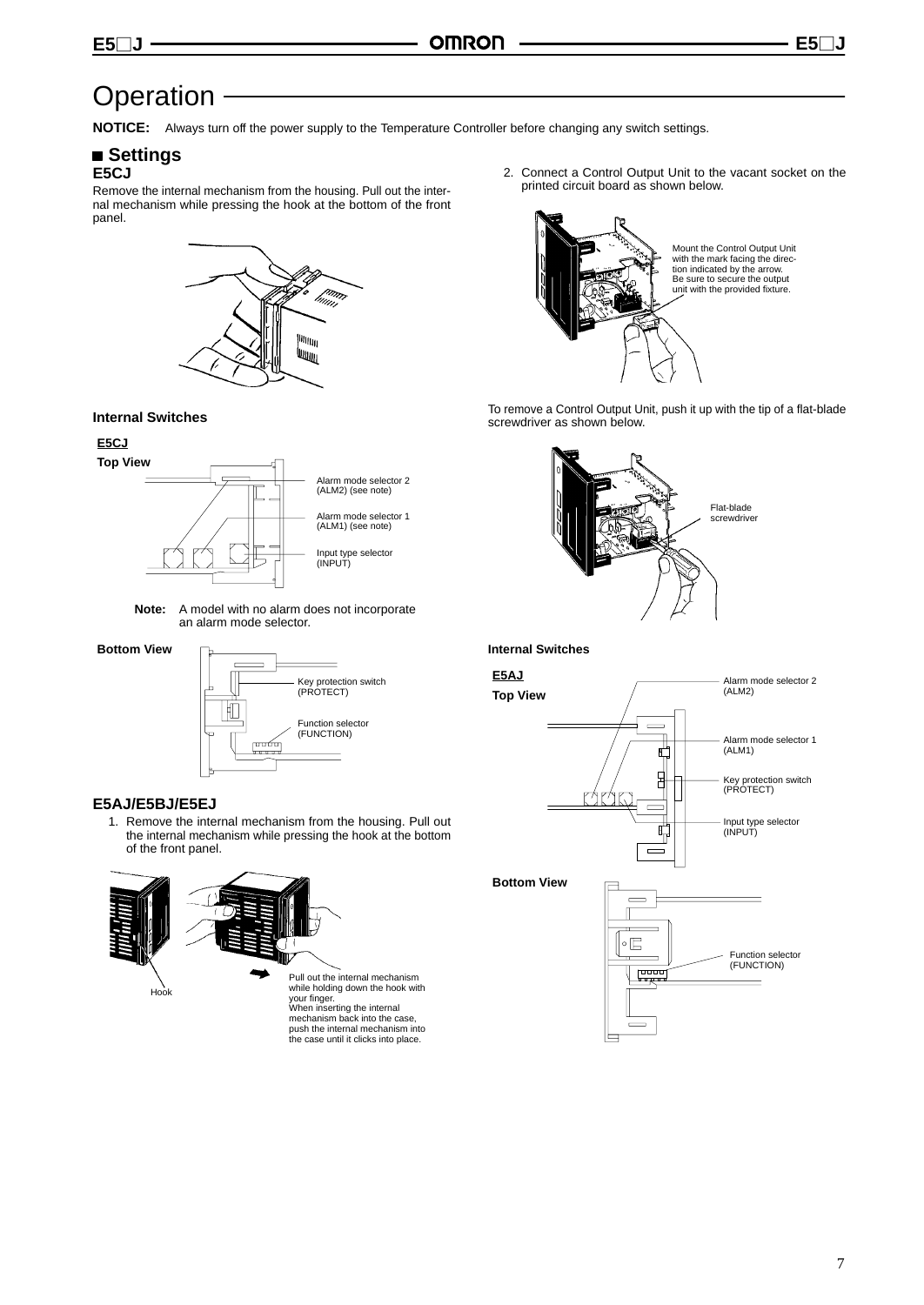#### **E5BJ**





# **Input Type Selector (INPUT)**



This selector selects the temperature sensor to be used. It is factory-set to position 2 to designate a K-type (chromel-alumel thermocouple) temperature sensor. The following table lists the other possible settings for temperature sensors. Refer to temperature range charts under Ordering Information for further information.

| <b>Switch</b>    | <b>Temperature</b> | <b>Temperature range</b> |                     |  |
|------------------|--------------------|--------------------------|---------------------|--|
| setting          | sensor code        | °C                       | $\circ$ F           |  |
| 0, 8             | JPt100             | $-199.9$ to 650.0        | $-199.9$ to 999.9   |  |
| 1, 9             | Pt100              | $-199.9$ to 650.0        | $-199.9$ to 999.9   |  |
| $\overline{2}$   | κ                  | $-200$ to 1,300          | $-300$ to 2,300     |  |
| 3                | J                  | $-100$ to<br>850         | $-100$ to 1,500     |  |
| $\boldsymbol{4}$ |                    | $-199.9$ to $400.0$      | $-199.9$ to $700.0$ |  |
| 5                |                    | $-100$ to<br>850         | $-100$ to $1500$    |  |
| 6                | U                  | $-199.9$ to $400.0$      | $-199.9$ to $700.0$ |  |
|                  | N                  | $-200$ to 1.300          | $-300$ to 2,300     |  |

**Note:** JPt100:139.16 Ω at 100°C Pt100: 138.50 Ω at 100°C

#### **Temperature Control in Fahrenheit**

- 1. After setting all internal switch settings, set pin number 4 of the function switch to ON. This pin is normally set to OFF.
- 2. Insert the internal mechanism into the housing and turn on the Temperature Controller.
- 3.  $d\vec{U}$  will be displayed. Then press the Up Key to change the set value display into Fahrenheit "F."
- 4. Turn off the power 2 s after the set value display has changed to Fahrenheit.
- 5. Remove the internal mechanism from the housing, set pin number 4 of the function switch to OFF, replace it and turn on the power.

# **Function Selector (FUNCTION)**



The DIP switch sets the operating parameters listed in the following table. All pins are factory-set to OFF.

| <b>Function selector pin</b><br>number |                                     |            | $\mathbf{2}$ | 3                             | 4          |
|----------------------------------------|-------------------------------------|------------|--------------|-------------------------------|------------|
| Output<br>operation                    | <b>Normal</b><br>(see note 1)       | ON         |              |                               |            |
|                                        | Reverse (see<br>note 1)             | OFF        |              |                               |            |
| Control                                | <b>ON/OFF</b>                       |            | ON           |                               |            |
| mode                                   | <b>Advanced</b><br><b>PID</b>       |            | <b>OFF</b>   |                               |            |
| <b>PID</b><br>tuning<br>mode           | With<br>auto-tuning<br>(see note 2) |            |              | ON<br>(see<br>note 3)         |            |
|                                        | With fuzzy<br>self-tuning           |            |              | <b>OFF</b><br>(see<br>note 3) |            |
| Level                                  | Engineering<br>level                |            |              |                               | ON         |
|                                        | <b>Normal</b><br>operation          |            |              |                               | <b>OFF</b> |
| <b>Factory setting</b>                 |                                     | <b>OFF</b> | <b>OFF</b>   | <b>OFF</b>                    | <b>OFF</b> |

**Note:** 1. For heating applications, use the reverse operation mode. For cooling applications use the normal operation mode. (In other cases, select the desired setting.)

- 2. To start auto-tuning, press the Level and Display Keys simultaneously, for 1 s or longer to start auto-tuning. During auto-tuning, the set value display flashes. (The display will stop flashing after tuning is finished.)
- 3. If the control mode is ON/OFF, pin 3 can be set ON or OFF. (Pin 3 is not important in case of ON/OFF control.)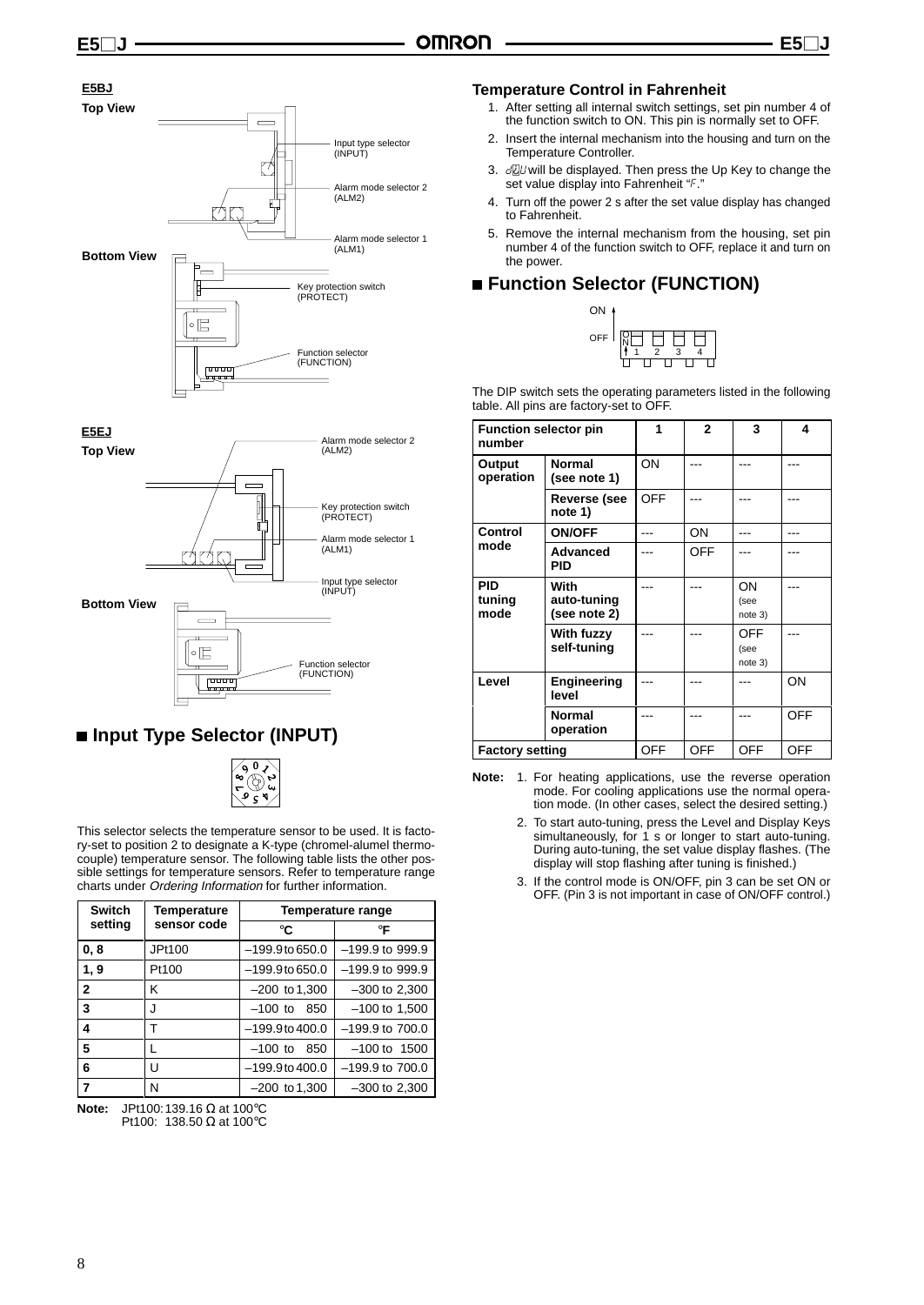# **Alarm Mode Selectors (ALM1, ALM2)**

Alarm modes, listed in the following table, can be selected using this switch. The switch is factory-set to position 2, i.e., the upper-limit alarm mode.



| Switch         | Mode                                                              |                                                     | Alarm output                         | <b>Setting range</b>                                                                       |
|----------------|-------------------------------------------------------------------|-----------------------------------------------------|--------------------------------------|--------------------------------------------------------------------------------------------|
| setting        | <b>Alarm operation</b>                                            | When X is positive                                  | When X is negative                   |                                                                                            |
| $\mathbf 0$    | No alarm                                                          | <b>OFF</b>                                          |                                      | ---                                                                                        |
| 1              | Upper- and<br>lower-limit alarm<br>(deviation)                    | ≁X→ ≁X→ <br>ON<br>OFF<br><b>SP</b>                  | Always ON                            | -1999 to 9999, or -199.9 to 999.9<br>(The decimal position varies with<br>the input type.) |
| 2              | Upper-limit alarm (deviation)                                     | l+X⊣<br>SP                                          | $- X - 1$<br>SP                      |                                                                                            |
| 3              | Lower-limit alarm (deviation)                                     | $- x - 1$<br>SP                                     | $- X - 1$<br>SP                      |                                                                                            |
| 4              | Upper- and<br>lower-limit alarm<br>(deviation)                    | $+X + X +$<br><b>SP</b>                             | Always OFF                           |                                                                                            |
| 5              | Upper- and lower-limit alarm with<br>standby sequence (deviation) | $\rightarrow$ X $\rightarrow$ X $\rightarrow$<br>SP | Always OFF                           |                                                                                            |
| 6              | Upper-limit alarm with standby<br>sequence (deviation)            | l+X⊣<br>SP                                          | $- x - 1$<br>SP                      |                                                                                            |
| $\overline{7}$ | Lower-limit alarm with standby<br>sequence (deviation)            | – X →<br><b>SP</b>                                  | r X →<br>SP                          |                                                                                            |
| 8              | Absolute-value upper-limit alarm                                  | $X -$<br>$0^{\circ}C/{^{\circ}F}$                   | – x -<br>$0^{\circ}$ C/ $^{\circ}$ F |                                                                                            |
| 9              | Absolute-value lower-limit alarm                                  | – X -<br>$0^{\circ}$ C/ $^{\circ}$ F                | ← X -<br>$0^{\circ}C/\circ F$        |                                                                                            |

#### **Deviation Alarm**

If the alarm mode selector is set to a number between 1 to 7, alarm values are set to the width deviated from the set point as shown in the following illustration.



#### **Absolute Alarm**

If the alarm mode selector is set to 8 or 9, alarm values are set to the absolute value based on 0°C/°F as shown in the following illustration.

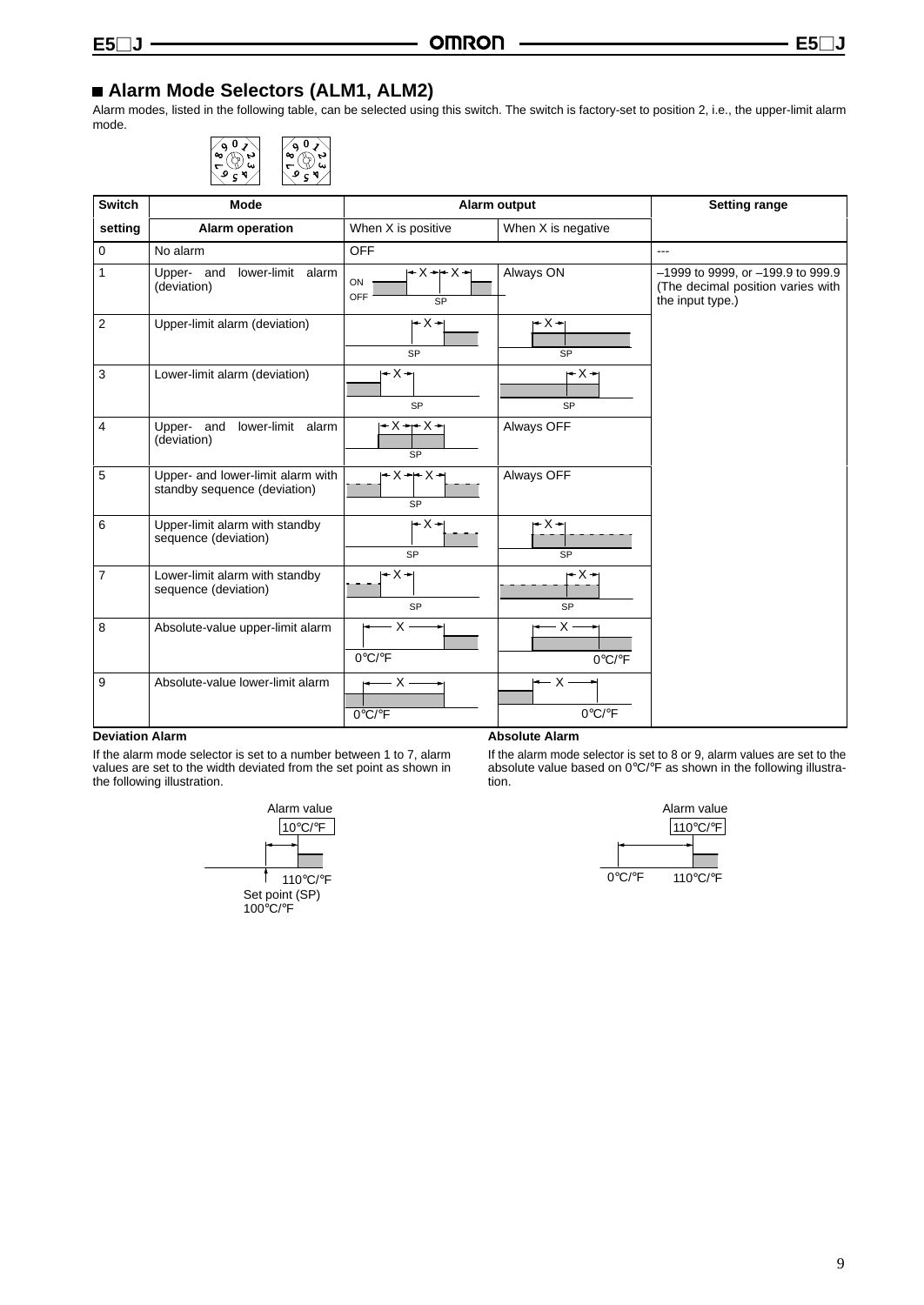# ■ Key Protection Switch (PROTECT)

The key protection switch is factory-set to the OFF position.

$$
\begin{array}{|c|c|c|c|c|}\hline \quad \quad & \quad \quad & \quad \quad & \quad \quad \\ \hline \quad \quad & \quad \quad & \quad \quad & \quad \quad \\ \hline \quad \quad & \quad \quad & \quad \quad & \quad \quad \\ \hline \end{array}
$$

$$
\overline{\text{SP}} \rightarrow \text{OFF} \rightarrow \text{ALL}
$$

To write-protect set values, the settings of the protect modes must be changed.

| Mode       | <b>Protection</b>                                                                                 |  |
|------------|---------------------------------------------------------------------------------------------------|--|
| <b>SP</b>  | All set values other than the set point will be write-protected.                                  |  |
|            | The Level Key will not be valid. The Down and Up Keys will not be valid except set point setting. |  |
| <b>OFF</b> | No key protection will be valid.                                                                  |  |
|            | All keys will work normally.                                                                      |  |
| ALL        | All set values will be write-protected.                                                           |  |
|            | The Level, Down, and Up Keys will not be valid.                                                   |  |

### **Inputting Parameters**

The temperature Controller has two display levels 0 and 1, in which only specific parameters can be set. Level 0 is the initial level and is automatically entered upon power application. To change the mode to set or change a different group of parameters, hold down the Level Key for 1 second minimum. The display level mode changes as shown below. Actual displays vary with models and switch settings. If a display does not appear as expected, check your switch settings.

Besides the functions explained here, the Temperature Controller incorporates an alarm hysteresis function, set point limit function, automatic return of display mode function, input shift function, and event input 2 type selection (incorporated by the E5AJ and E5EJ only). Refer to the E5<sup>1</sup> J Operation Manual (Z103), which can be obtained from your OMRON representative, for details on these functions.



**Level 0 E5CJ**



**Note:** 1. Nothing is displayed if ALM1 is set to 0 (i.e., no alarm function is ON).

> 2. Nothing is displayed if ALM2 is set to 0 (i.e., no alarm function is ON).

#### **E5AJ/E5BJ/E5EJ**



- **Note:** 1. Nothing is displayed if ALM1 is set to 0 (i.e., no alarm function is ON).
	- 2. Nothing is displayed if ALM2 is set to 0 (i.e., no alarm function is ON).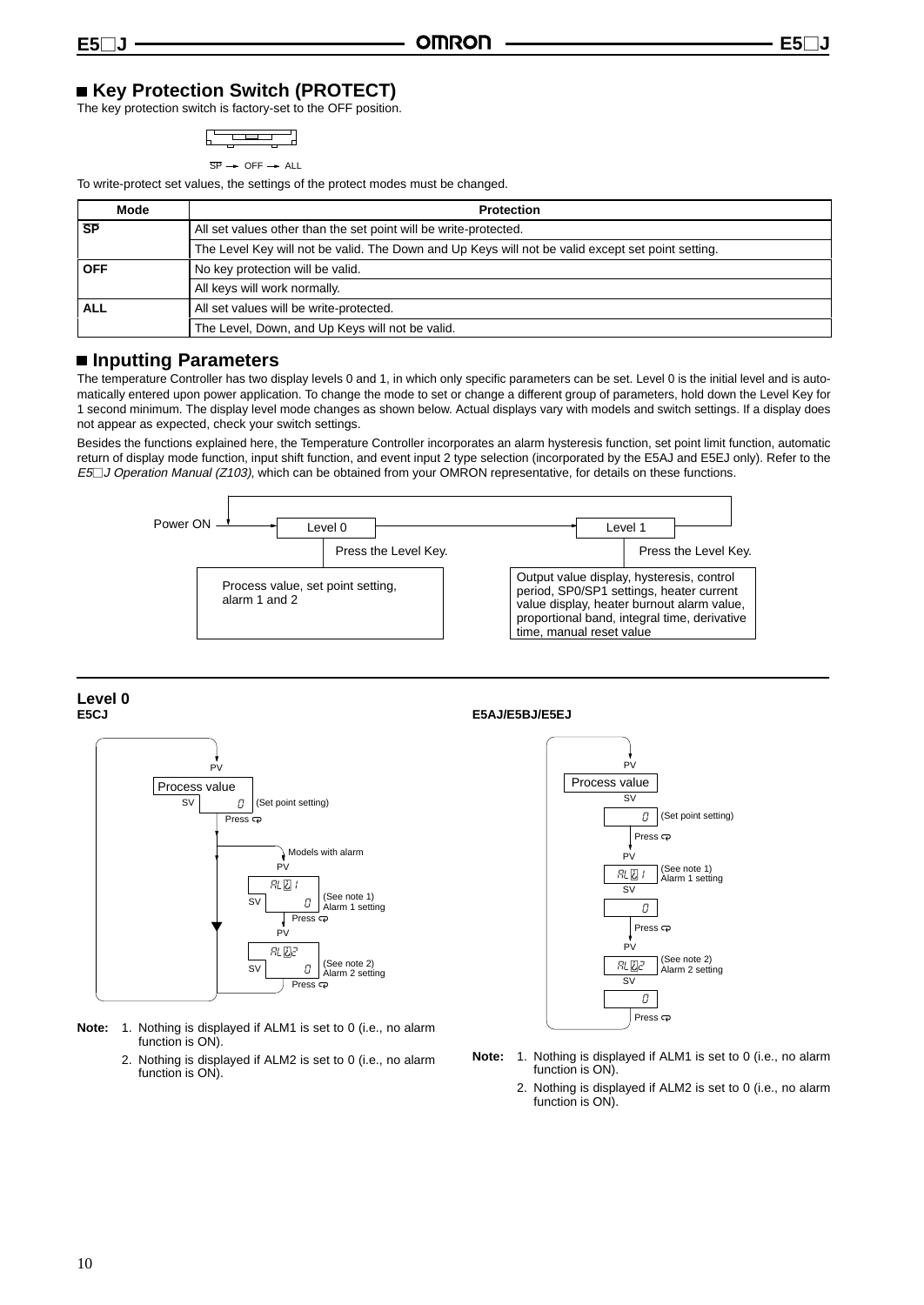#### **Set Point Setting (**°**C or** °**F)**

Use the Down and UP Keys to set the set point. A model with event input allows the change of the set point (SP0 or SP1) that has been selected.

#### **Alarm 1, 2: RL 2 /, RL 22 (°C or °F)**

Alarm values can be set with Down and Up Keys. The alarm mode is factory set to upper-limit alarm (deviation) mode.

The alarm mode can be changed with the alarm mode selector. An alarm value can be set to the deviation width or absolute value according to the alarm mode.

| <b>Deviation alarm</b>                                                                                                 | Absolute-value alarm                                                                          |
|------------------------------------------------------------------------------------------------------------------------|-----------------------------------------------------------------------------------------------|
| <b>Upper- and lower-limit</b><br>alarm, upper-limit alarm,<br>lower-limit alarm, upper-<br>and lower-limit range alarm | Absolute-value upper-limit<br>alarm, absolute-value<br>lower-limit alarm                      |
| Set to the width deviated from<br>the set point.<br>Alarm value<br>$10^{\circ}$ C/ $^{\circ}$ F                        | Set to the absolute value<br>based on $0^{\circ}$ C/ $^{\circ}$ F.<br>Alarm value<br>110°C/°F |
| Set point (SP)<br>100°C/°F                                                                                             | $0^{\circ}$ C/ $^{\circ}$ F                                                                   |

#### **Level 1**

#### **E5CJ**



**Note:** Nothing is displayed in current output model.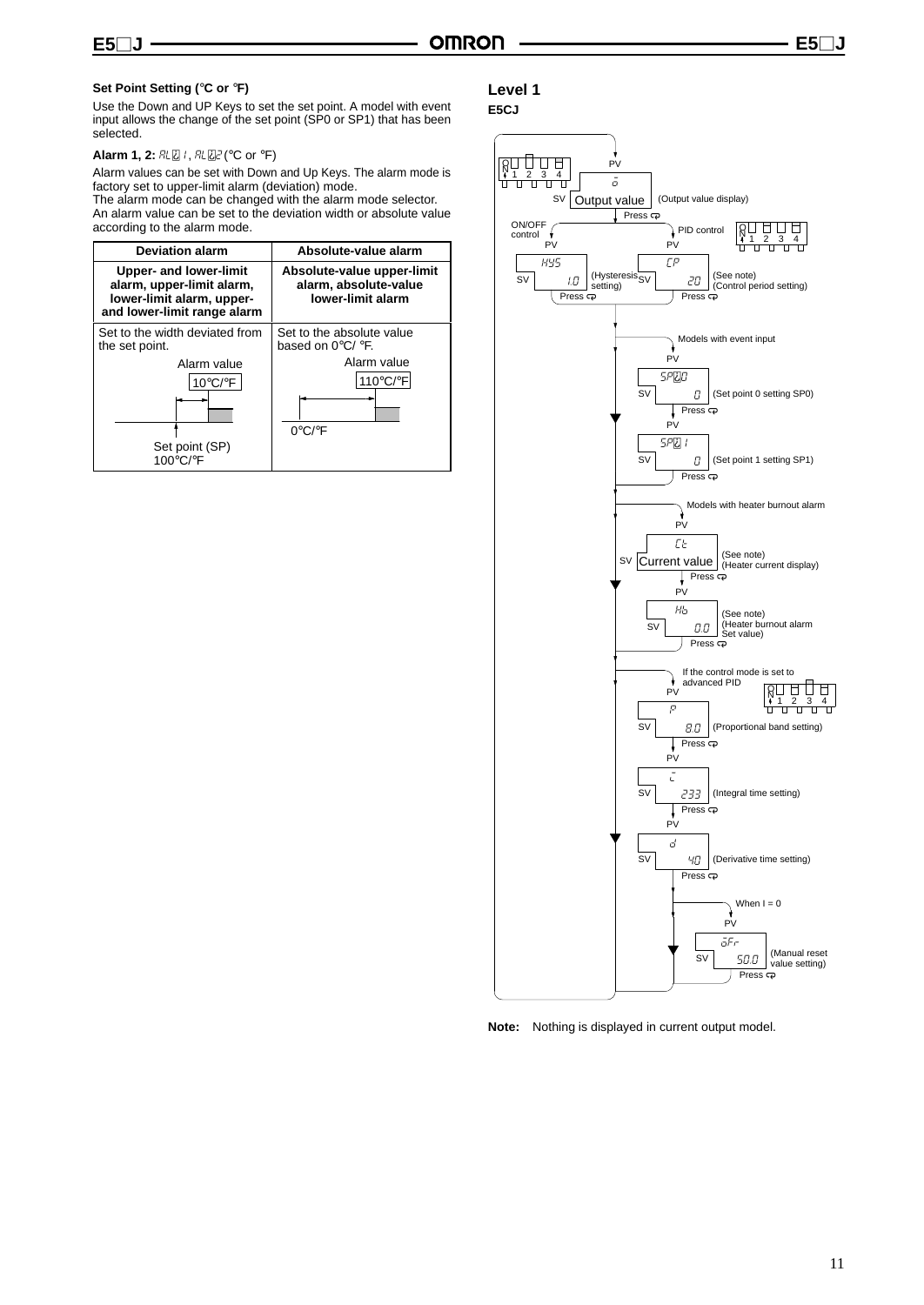#### **E5AJ/E5BJ/E5EJ**



**Note:** Nothing is displayed in current output model.

#### **Output Value Display:**  $\overline{o}$

Displayed range 0.0% to 100.0%

### **Control Period:**  $LP$

The control period can be set with the Down and Up Keys within a range of 1 to 99 s. The control period is factory-set to 20 s. In the case of 2-PID, the relay output or voltage output repeats turning ON and OFF, the cycle of which is called a control period. The duration that the output is ON is in proportion to the output value. The shorter the control period is, the smoother the control operation will be. If the control period is, however, too short, the life of the relay will be shortened. Therefore the control period should be 20 s minimum in the case of relay output.





#### **Hysteresis:** hys

The hysteresis value for the ON/OFF control can be set in a range from 0.0° to 999.9°C/°F while "HY5" is displayed on the PV display using the Up and Down Keys. The value is factory-set to 1.0°C/°F. However, the E5 $\Box$ J-F (Fahrenheit Model) is factory-set to 1.8 °F.



#### **Set Point 0 Setting (°C or °F): 5PDD**

Use the Down and Up Keys to set the set point 0. It is possible to set the value regardless of whether the set value presently selected is on SP0 or SP1.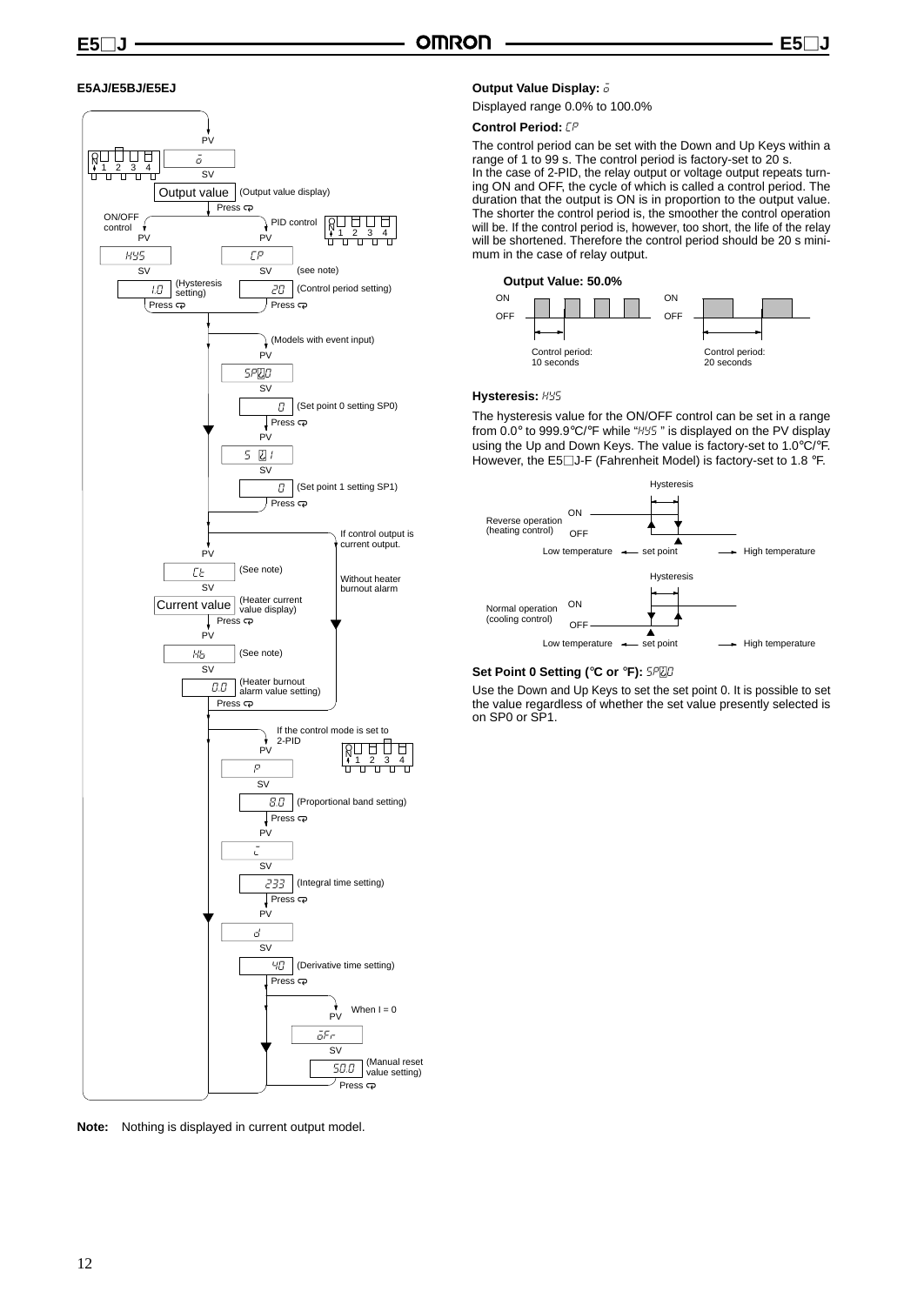#### **Set Point 1 Setting: 5PD /**

Use the Down and Up Keys to set the set point 1. It is possible to set the value regardless of whether the set value presently selected is on SP0 or SP1.

#### **E5CJ**

The set point can be selected by opening or short-circuiting the EV1 terminals (terminals 13 and 14).





Set point 0 (SP0) Set point 1 (SP1)

**Contact Input No-contact Input** 





ON: The residual voltage is 3 V min.

- ON: The resistance is 1 kΩ max. when short-circuited.
- OFF: The resistance is 100 kΩ min. when opened.
- OFF: The current leakage is 1 mA max.

#### **E5AJ/E5BJ/E5EJ**

The set point can be selected by opening or short-circuiting the EV1 terminals (terminals 17 and 20). In the case of the E5BJ, however, the terminals 16 and 17 of which should be opened or short-circuited instead.



Set point 0 (SP0)

**Contact Input No-contact Input**





- ON: The resistance is 1 kΩ max. when short-circuited.
- OFF: The resistance is 100 kΩ min. when opened.



E5BJ

E5AJ E5EJ

Set point 1 (SP1)

**(Open Collector)**



ON: The residual voltage is 3 V max.

OFF: The current leakage is 1 mA max.

#### **Heater Current Value Display: [b]**

The display range is 0.0 to 55.0 A. FFFF will be displayed if the current exceeds 55.0 A. When the control output is ON, the current flowing to the heater is measured and displayed. If the control output is, however, turned ON for less than 190 ms, the current flow will not be measured and the current previously measured will be displayed.

#### **Heater Burnout Alarm Value Setting:** hb

The current value to detect heater burnout can be set within a range of 0.0 to 50.0 A.

The current value is factory-set to 0.0 A. Check the normal heater current and the current at the time of heater burnout from the heater current value display, and set the set value to the mean value of the current values (i.e., set value = (normal current value + heater burnout current)  $\div$  2).

If the difference between the normal heater current and heater burnout current is small, heater burnout detection will not be stable. For stable detection, the difference in current must be 1.0 A minimum if the heater input is less than 10.0 A and 2.5 A minimum if the heater input is 10.0 A or more.

- **Note:** 1. Do not allow a current exceeding 50 A to flow in the CT; the maximum continuous heater current is 50 A.
	- 2. Set the value to 0.0 A if the heater burnout alarm is not used, in which case the alarm will not function at all.

#### **Current Transformer Connections**

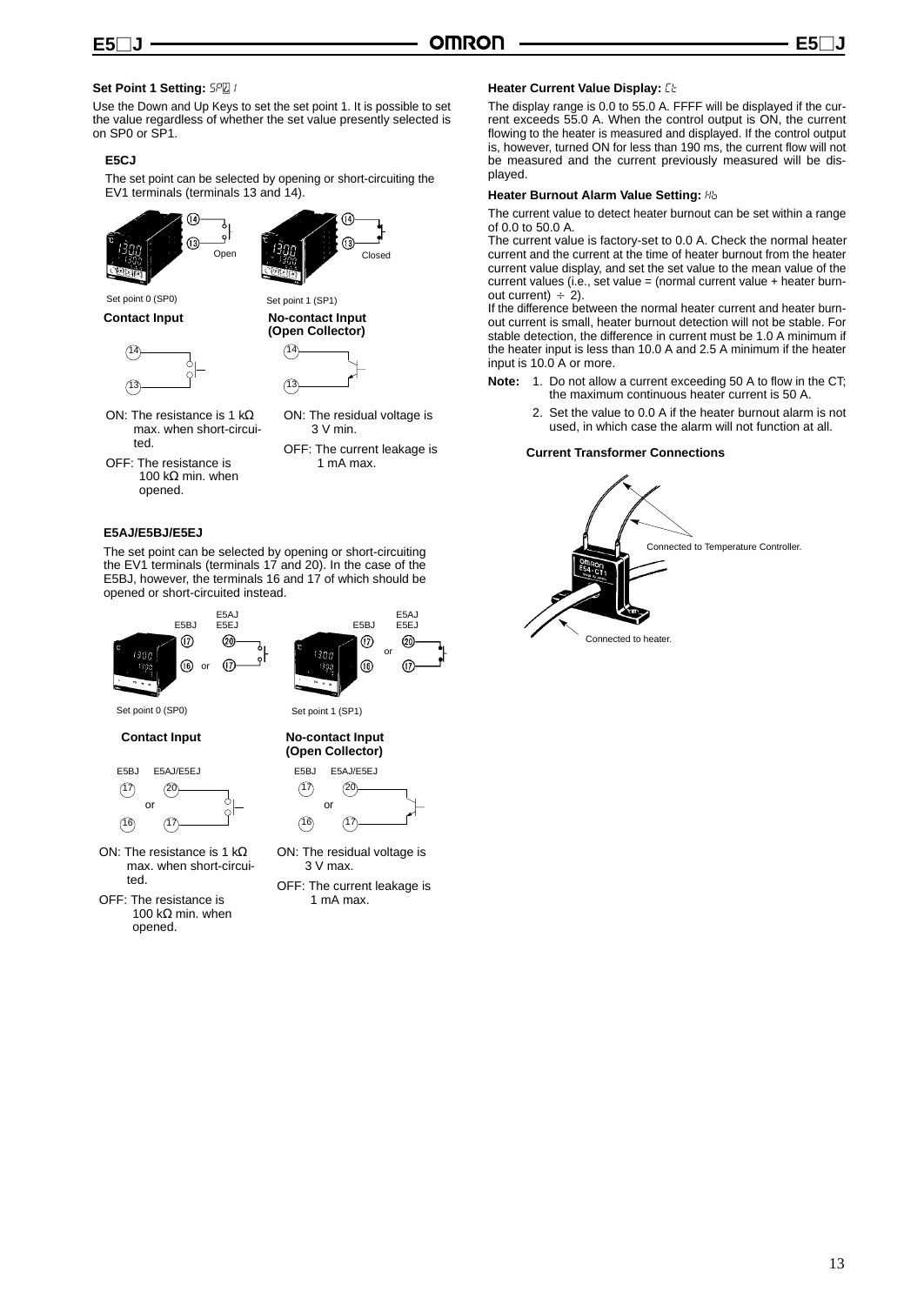#### **E5CJ-H**



**E5EJ-H**



- 
- **Note:** 1. Alarm 1 is used as heater burnout alarm and temperature alarm for models incorporating a heater burnout alarm.
	- 2. Wire through the hole of the Current Transformer. The Current Transformer and the Temperature Controller can be connected regardless of polarity.
- Set the alarm mode selector 1 to 0 (i.e., no alarm function is ON) so that alarm output 1 will output only heater burnout alarms.
- If the difference in current is small, increase the apparent electrical current by increasing the number of turns of the heater wire around the CT. The current displayed by the heater current value display increases in proportion to the number of turns of the heater wire.
- Use the K2CU-F $\Box$ A- $\Box$ GS (incorporating gate input terminals) for detecting three-phase heater burnout.

#### **Output Retention Reset**

Once the heater burnout alarm detects heater burnout, alarm output 1 will turn ON. To turn OFF alarm output 1, set the heater burnout alarm value to 0.0 A or turn off the Temperature Controller and then turn on the Temperature Controller.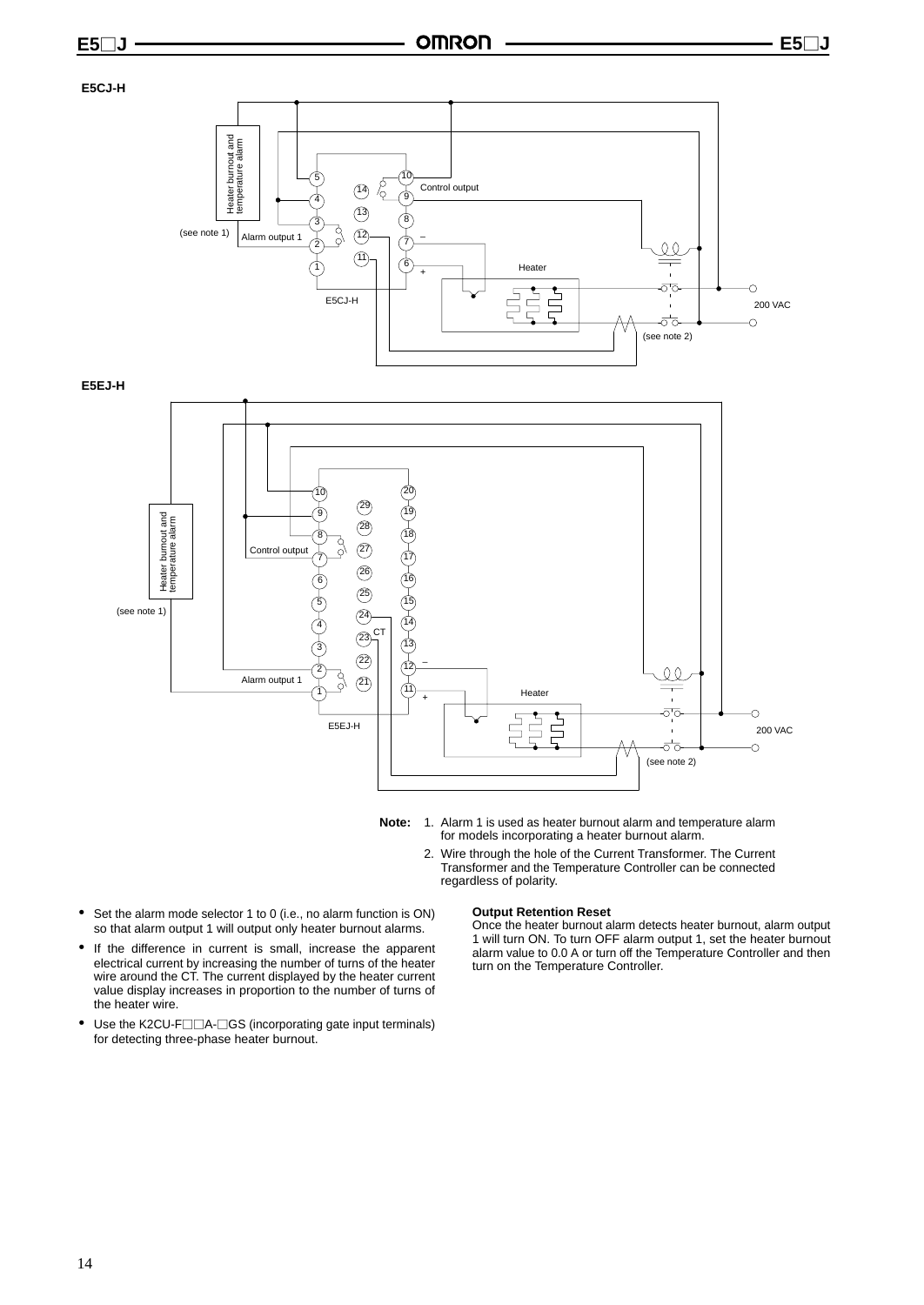• If the control mode is 2-PID with fuzzy self-tuning, the parameters  $P_1$ ,  $\zeta$ ,  $d$ , or  $\bar{d}F_r$  will not be displayed (i.e., there is no need to set these parameters). Fuzzy self-tuning always adjusts all PID constants to optimum values inside the Temperature **Controller** 

#### **Proportional Band: P**

When the character " $P$ " is displayed on the PV display, the proportional band (P constant) can be changed using the Up and Down Keys. The new value will be displayed on the SV display. It can be set in a range from 0.1° to 999.9°C/ $\overline{P}$  in units of 0.1°C/ $\overline{P}$ . The value is factory-set to 8.0 $\degree$ C/ $\degree$ F. However, the E5 $\Box$ J-F (Fahrenheit Model) is factory-set to 14.4 °F.

#### **Integral Time :**  $\bar{C}$

When the character " $\bar{c}$ " is displayed on the PV display, the integral time (I constant) can be changed using the Up and Down Keys. It can be set in a range from 0 to 3,999 seconds in units of 1 second. The value is factory-set to 233 seconds.

#### **Derivative Time :** d

When the character "d" is displayed on the PV display, the derivative time (D constant) can be changed using the Up and Down Keys. It can be set in a range from 0 to 3,999 seconds in units of 1 second. The value is factory-set to 40 seconds.

#### **Manual Reset Value Setting (%):**  $\delta Fr$

The necessary output value in stable state will be set within a range of 0.0% to 100.0%. The output value is factory-set to 50.0%. In P or PD mode (i.e., when I is 0), the Temperature Controller will be balanced with a deviation value between the set point and process value. This deviation value is called the offset. By changing the manual reset value, the offset can be eliminated.

### **Engineering Level Parameters**



- **Note:** 1. The E5□J-□□□F values set before shipping are different. Refer to the  $E5\Box J$  Operation Manual (Z103).
	- 2. The value will not be displayed if the alarm mode switch is set to 0 or if the  $E5\overline{\smash{\big)}\smash{\big]}$  does not incorporate any alarm.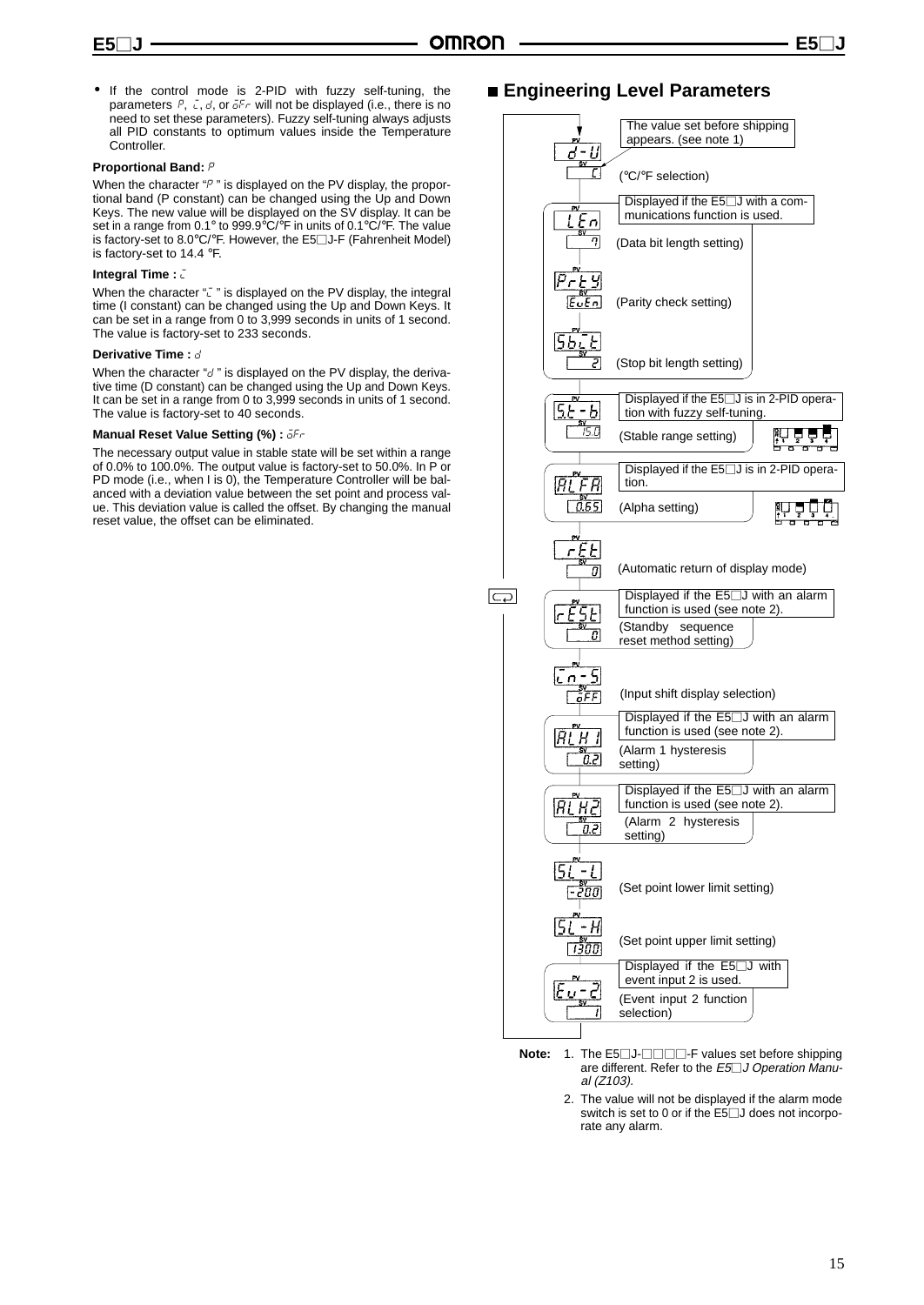#### d-u °**C/**°**F Selection**

To change the temperature display unit from  $\mathrm{C}$  to  $\mathrm{C}$ F, press the Up Key so that  $F$  will be displayed in the set value display.

$$
\begin{array}{|c|c|c|c|}\hline & \text{S} & \text{S} & \text{C} \\ \hline & \text{C} & \text{C} & \text{C} \\ \hline & \text{C} & \text{C} & \text{C} \\ \hline \end{array} \hspace{0.2cm} \begin{array}{c} \text{S} \vee & \text{C} & \text{C} \\ \text{C} & \text{C} & \text{C} \\ \text{C} & \text{C} & \text{C} \\ \hline \end{array}
$$

#### **E5J with Communications Function**

The communications specifications of the  $E5\square J$  are as follows:

- Data bit length: ASCII 7- (set before shipping) or 8-bit code
- Parity check: None, even (set before shipping), or odd
- Stop bit length: 1 or 2 (set before shipping)
- Use the following parameters to change the above setting.

#### **Data Bit Length**

Use this parameter to change the communications data bit length.

#### s.tb **Stable Range (**°**C/**°**F)**

This parameter is used to decide conditions under which fuzzy self-tuning operates and can be set within a range of 0.1 to 999.9. If the absolute value of the deviation (the difference between the process value and set point) is within the stable range, temperature control operation is deemed smooth and fuzzy self-tuning will not start.



#### alfa **(**α**) PID Control Type**

By adjusting internal parameter  $\alpha$  of 2-PID within a range of 0.00 to 1.00, PID control such as derivative preceding PID or proportional 2-PID (I-PD) control will be possible.



Difference in set point response due to  $\alpha$ .

To increase the set point response speed, decrease the value of parameter α. If the value of parameter α is decreased, however, the overshooting value will increase.

#### ret **Automatic Return of Display Mode (Return Time)**

By setting automatic return of display mode, the display will return to the normal operation display (on level 0 displaying the process value or set point) if no key is operated for the time set with this parameter. The return time can be set within a range of 0 to 99 s. If the return time is set to 0 s, this function will not work. The return time is set to 0 s before shipping.

#### prty **Parity Check**

Use this parameter to change the communications parity check.



sbit **Stop Bit**

Use this parameter to change the stop bit length.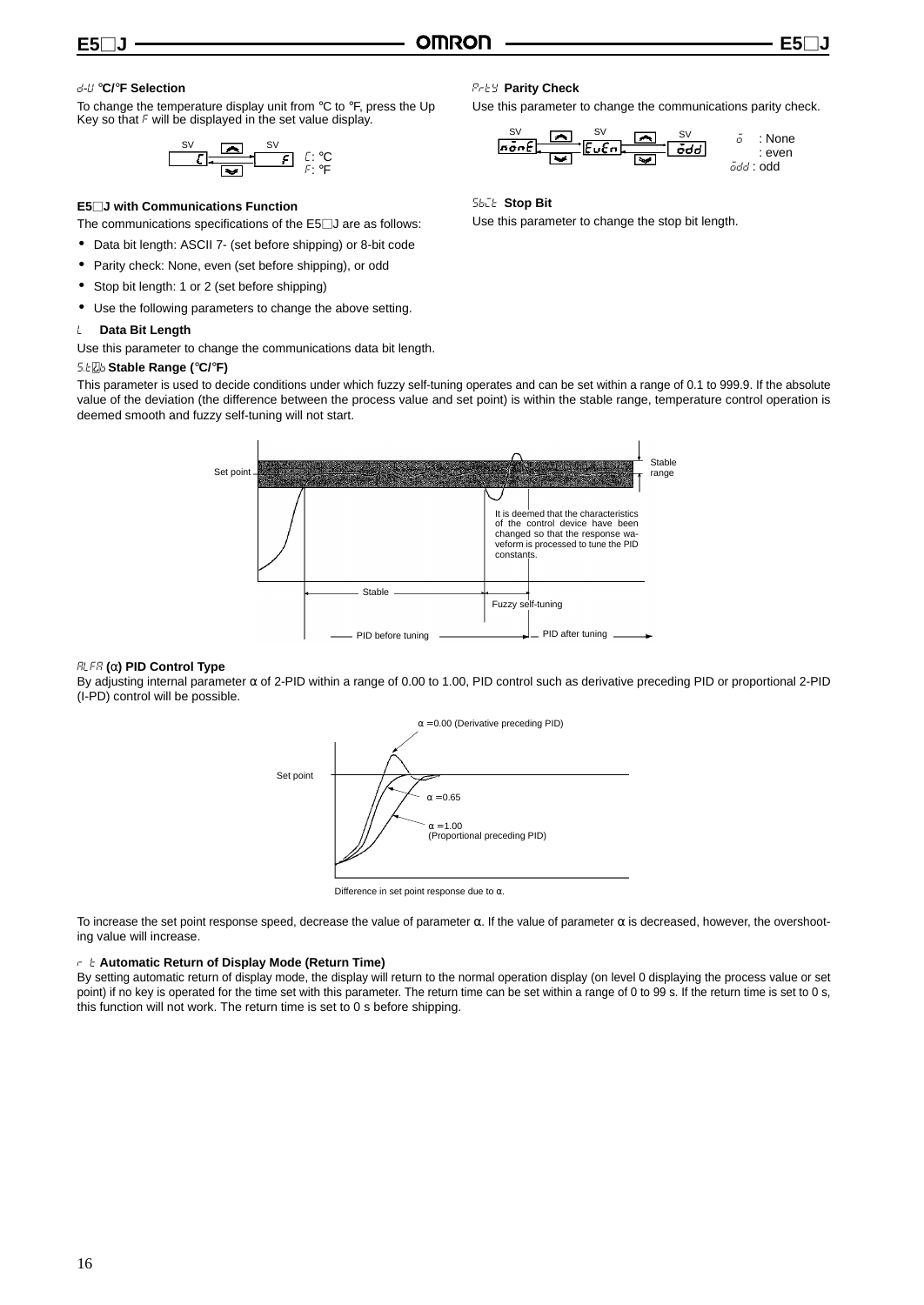#### **E5**-

#### rest **Standby Sequence Reset Method**

It is possible to select the restart conditions of the standby sequence of the alarm attached with standby sequence. If this parameter is set to 0, the standby sequence will restart when the set point, alarm value, or input shift value is changed or the moment the  $E5\square J$  starts operating including the moment the E5□J is turned on. If this parameter is set to 1, the standby sequence will restart only the moment the  $E5$ . I is turned on. The following timing chart is an example of a lower limit alarm attached with standby sequence.



#### *i*  $\overline{25}$  Input Shift Display

It is possible to select to display or not to display the input shift function on display level 1 with this parameter.



#### alh1 **Alarm 1 Hysteresis and** alh2 **Alarm 2 Hysteresis**

It is possible to adjust alarm sensitivity with both these parameters within a range of 0.1 to 999.9. Change the alarm sensitivity of the  $E5$  J if the alarm output chatters.



The alarm output will be OFF when the process value is within the alarm hysteresis range when the E5<sup>-</sup>J restarts (e.g., when the  $E5$  J is turned on).

# sl-l **Set Point Lower Limit Value (**°**C/**°**F) and** slh**Set Point Upper Limit Value (**°**C/**°**F)**

It is possible to limit the set point changeable range with both these parameters. For example, if the set point lower limit value is set to 0°C and the set point upper limit value is set to 400°C, the set point can be changed only between 0°C and 400°C.

#### eu-2 **Event Input 2 Type Selection**

It is possible to select the function of event input 2. If 0 (set point valwho possible to select the fametion of stem input  $\Sigma$ . If  $\sigma$  (see point variable selection) is selected,  $5P$ -2 and  $5P$ -3 will be displayed on display level 1 and if 1 is selected RUN/STOP will be selected. When 0 is selected, the set point can be selected from the following.



| EV <sub>1</sub> | EV <sub>2</sub> | Set point to be selected |
|-----------------|-----------------|--------------------------|
| Open            | Open            | SP <sub>0</sub>          |
| Short-circuit   | Open            | SP <sub>1</sub>          |
| Open            | Short-circuit   | SP <sub>2</sub>          |
| Short-circuit   | Short-circuit   | SP <sub>3</sub>          |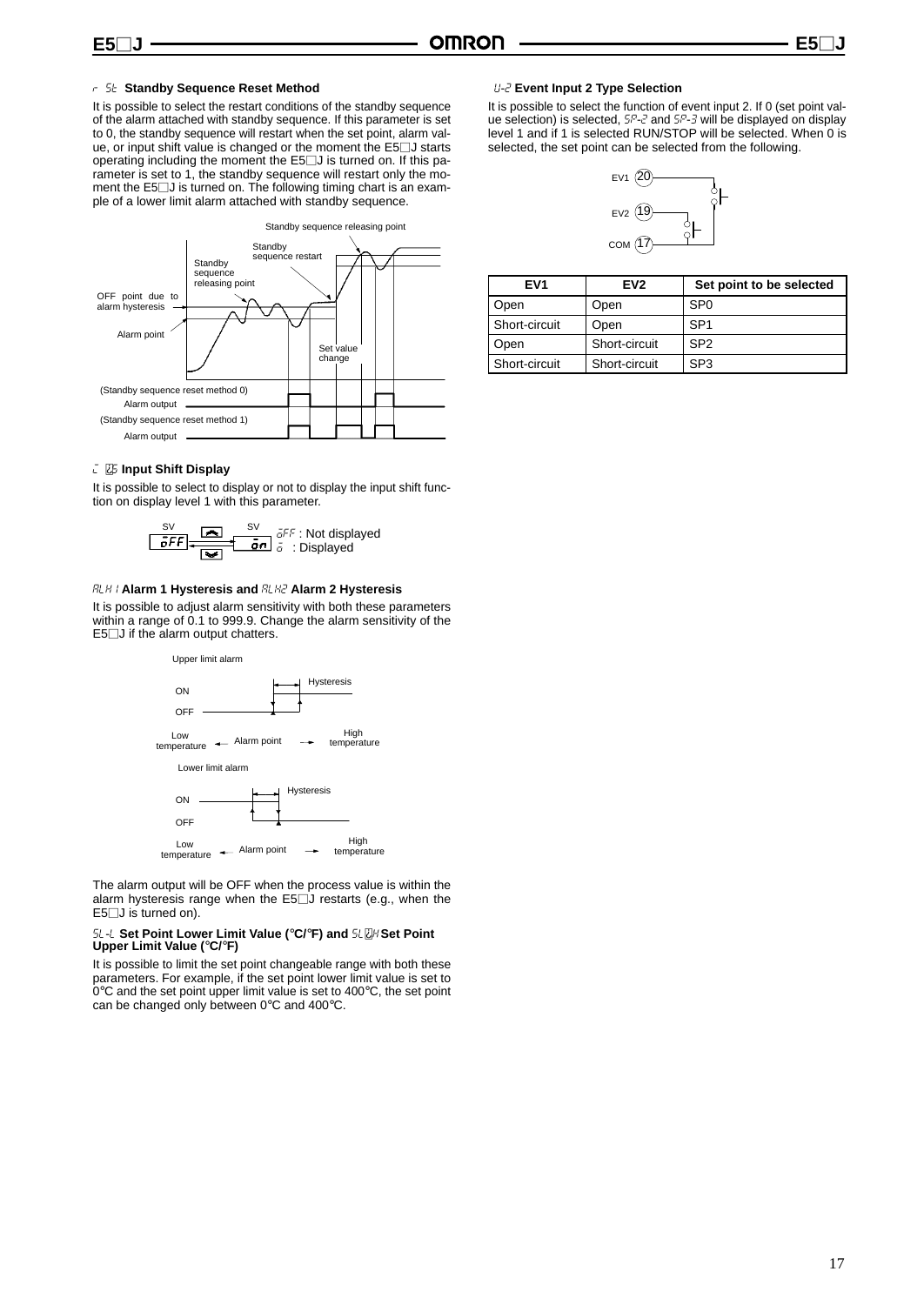# **Example Control Operation**

The E5⊡J will start control operations as soon as power is turned on until power is turned off. Turn off the power and then turn it back on after setting the desired parameters.

By short-circuiting the EV2 terminals (terminals 17 and 19) of the E5AJ/E5EJ incorporating event input, control operation can be interrupted.

**Note:** Always turn on the Controller and the load simultaneously. Never turn on the load when the Controller is already turned on. Doing so will disable proper self-tuning and optimum control.

For example, when setting the parameters to the Controller with the load turned off, turn off the Controller once after completing the setting and then turn it on again simultaneously with the load. Or, switch event input 2 from STOP to RUN.

# **Error Messages**

The Temperature controller is provided with self-diagnostic functions, and will display an error message on the PV display when an error is detected.

| Message                | Error                                                                                         | <b>Error output status</b>                    |                                                                       | Item to be checked                                                                                                                                                                                                                                                   |
|------------------------|-----------------------------------------------------------------------------------------------|-----------------------------------------------|-----------------------------------------------------------------------|----------------------------------------------------------------------------------------------------------------------------------------------------------------------------------------------------------------------------------------------------------------------|
|                        |                                                                                               | <b>Control output</b>                         | Alarm output                                                          |                                                                                                                                                                                                                                                                      |
| 5. $\tau \tau$ (S.Err) | Input error                                                                                   | OFF (2 mA max.)                               | Processes the<br>error as an<br>abnormally high<br>temperature error. | 1. Check if the input is outside the possible<br>control range (i.e., $\pm 10\%$ of the set<br>temperature range) (see note).<br>2. Check if the settings of the inputs are<br>wrong.<br>3. Check if there is any wiring mistake,<br>wire burnout, or short-circuit. |
| 111(E111)              | Memory error                                                                                  | OFF (2 mA max.)                               | <b>OFF</b>                                                            | Turn off and then turn on the<br>Temperature Controller. If the display<br>does not change then, repairs are<br>necessary.                                                                                                                                           |
| $333$ (E333)           | A/D converter error                                                                           | OFF (2 mA max.)                               | <b>OFF</b>                                                            | If the display returns to normal, the<br>Temperature Controller may have been<br>influenced by noise. Check if noise is<br>being generated.                                                                                                                          |
| $R. \tau \tau$ (A.Err) | Calibration data error (displayed<br>for 3 s when the Temperature<br>Controller is turned on) | Normal operation (accuracy not<br>guaranteed) |                                                                       | Re-calibration is necessary.                                                                                                                                                                                                                                         |

Note: When the input is within the possible control range but outside the possible display range (i.e., -1999 to 9999),  $c \in c$  will be displayed if the value is smaller than –1999 and  $\frac{1}{2}$  will be displayed if the value is larger than 9999, however, the control and alarm output functions of the Temperature Controller will work normally.





Operation Operation is being interrupted.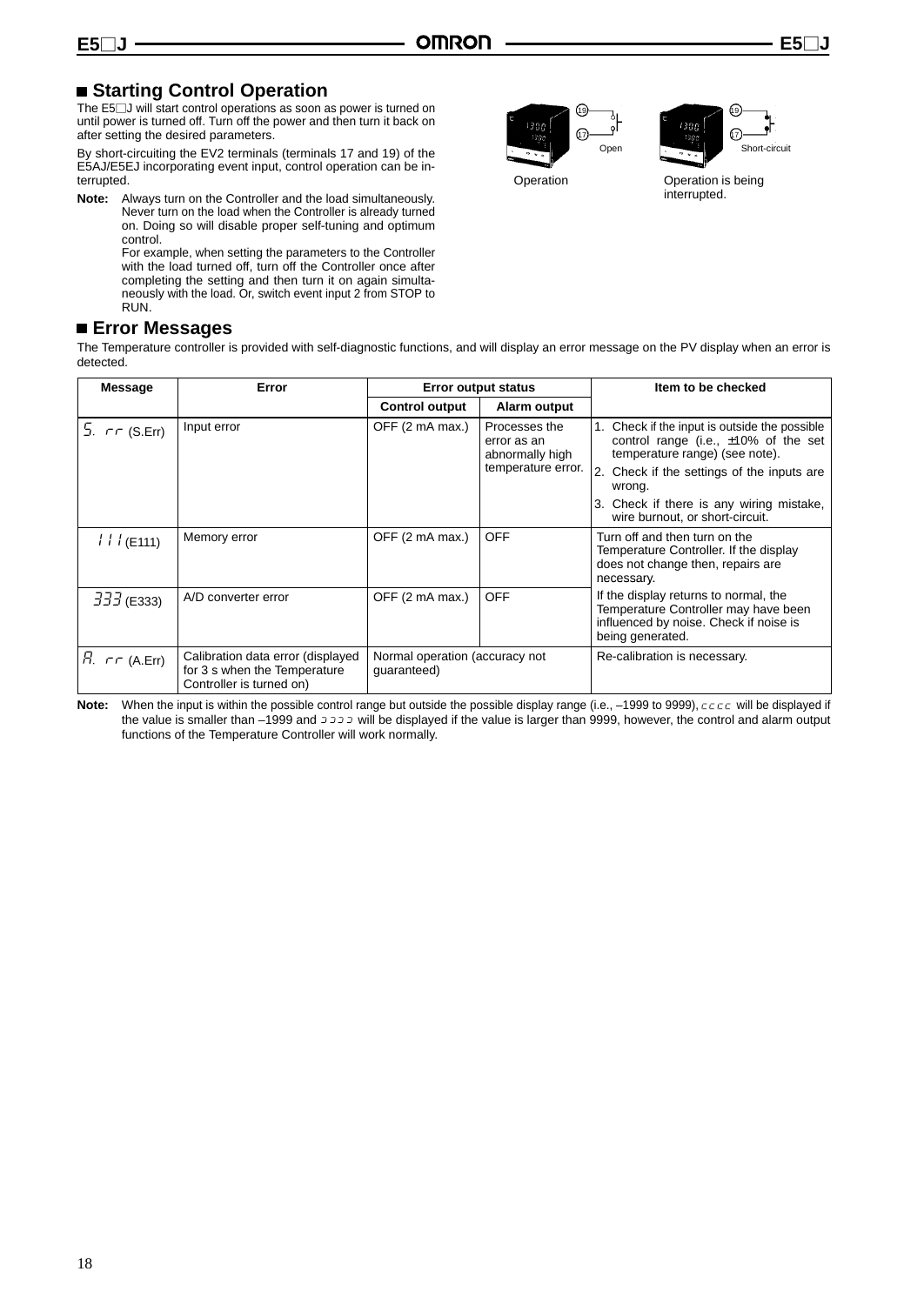# **Fuzzy Self-tuning**

Fuzzy self-tuning is a function that enables the E5<sup>[1</sup>] to calculate the most suitable PID constants for the controlled object.

#### **Features**

The E5□J judges by itself when to perform fuzzy self-tuning.

#### **Fuzzy Self-tuning Function**

The fuzzy self-tuning function has three modes.

In SRT (step response tuning) mode, the PID constants are tuned using a step response method at the time the set point is changed.

In DT (disturbance tuning) mode, the PID constants are amended so that the controlled temperature will be within the target range set in advance when there is external disturbance.

In HT (hunting tuning) mode, when hunting occurs, the PID constants are amended to suppress the hunting.

**Note:** Be sure to turn on the power supply to the load either before or simultaneously with the start of Temperature Controller operation.

Dead time will be measured from the time the Temperature Controller starts operating. If a load such as a heater is turned on after the Temperature Controller is turned on, dead time longer than the actual value will be measured and inappropriate PID constants will be obtained. If an extremely large amount of dead time is measured, the control amount will be set to 0% for a short period of time before being returned to 100%, and the constants will then be retuned. Retuning is performed only for large amounts of dead time, so be sure to follow the precaution given above when starting operation.

#### **Startup Conditions of SRT**

SRT will start if the following conditions are satisfied simultaneously when the  $E5\square J$  is turned on or the set point is changed.

| At the time the $E5$ J starts<br>operating                                                                                                                                               | At the time set point is<br>changed                                                                                  |
|------------------------------------------------------------------------------------------------------------------------------------------------------------------------------------------|----------------------------------------------------------------------------------------------------------------------|
| 1. The set point at the time the<br>$E5$ J starts operating is<br>different from the set point<br>used at the time SRT was<br>last executed (see note).                                  | 1. The new set point is differ-<br>ent from the set point used<br>at the time SRT was last<br>executed (see note).   |
| 2. The difference between the<br>set point and the process<br>value at the time the $E5\Box J$                                                                                           | 2. The set point changing<br>range is larger than the<br>present proportional band<br>value (P) x 1.27+4.            |
| starts operating is larger<br>than the present proportion-<br>al band value $(P) \times 1.27+4$ .                                                                                        | 3. The process value is in<br>stable condition before the<br>set point is changed.                                   |
| 3. The process value at the<br>time the $E5 \Box J$ starts oper-<br>ating is smaller than the set<br>point in reverse operation<br>and larger than the set point<br>in normal operation. | 4. A larger set point value is<br>set in reverse operation and<br>a smaller set point is set in<br>normal operation. |

**Note:** The last SRT-executed set point is set to 0 before shipping and when changing from 2-PID control to 2-PID control with fuzzy self-tuning.

#### **Imposition Completion Condition of Step Control Amount**

In order to prevent overshooting, the step controlled amount must be imposed continuously only while the present deviation is the same as or greater than the value obtained from the proportional band (P) x 1.27. The step control will not be applied when the deviation becomes smaller than this value.

#### **PID Constant Refreshing Conditions**

If the step control amount is applied before the maximum temperature slope (R) is obtained, SRT will not renew any PID constant. If the proportional band obtained from the R and L values that were measured before the imposition had been completed is larger than the present proportional band, the PID constants will be renewed because the measured value is in the direction towards the suitable proportional band value, and the set point at that time will be the SRT-executed set point.



#### **Stable Temperature Status**

If the temperature is within the stable range for a certain time, it is deemed that the temperature is stable. This time is called stability judgement time. Like PID constants, stability judgement time is adjusted with fuzzy self-tuning according to the characteristics of the object to be controlled. Fuzzy self-tuning will not be activated if the temperature is stable because the Temperature Controller deems that temperature control is smooth.



#### **Balanced Status**

If the process value is within the stable range for 60 s when there is no output, it is deemed that the the temperature is balanced.

#### **Startup Conditions of DT**

- 1. DT will start if the temperature that has been stable varies due to external disturbance and the deflection of the temperature exceeds the stable range, and then the temperature becomes stable, provided that the number of maximum temperature values is less than four.
- 2. DT will start if the set point is changed under the condition that SRT does not start and the temperature becomes stable, provided that the number of maximum temperature values is less than four.

If there are four or more maximum temperature values, HT will start.

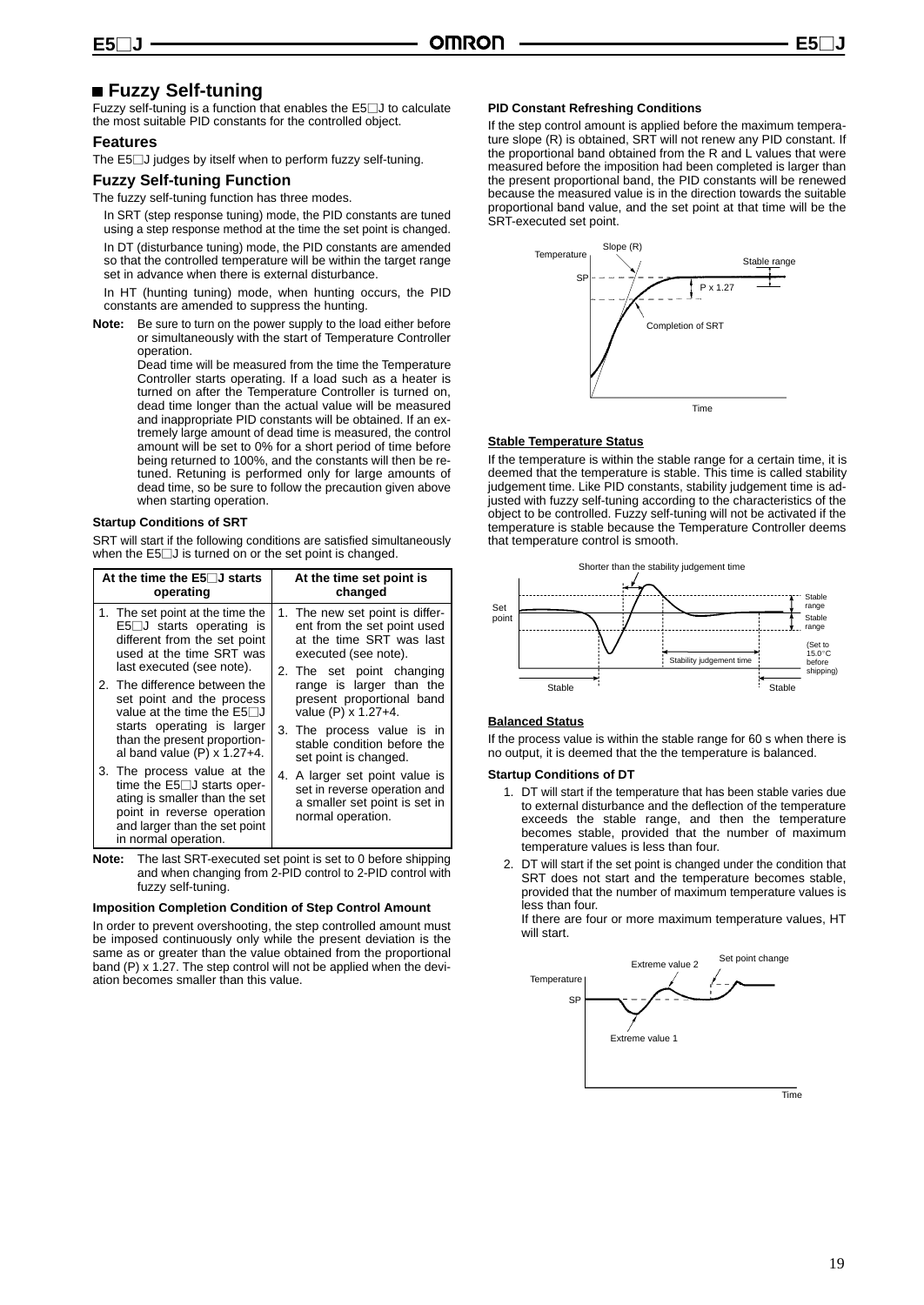#### **Startup Conditions of HT**

HT will be ON when there is hunting with four or more maximum temperature values (extreme values) while SRT is not being executed.



**Note:** In specific applications where temperature varies periodically due to disturbance, internal parameters need to be adjusted. For details, refer to E5□J Operation Manual.

#### **Auto-tuning Starting Auto-tuning**

Auto-tuning can be started by using the following procedure. Use this procedure when appropriate results are not achieved via fuzzy self-tuning.

- 1. Turn ON pin 3 of the function selector switch to select the 2-PID control mode (refer to page 8).
- 2. Press the Level Key and the Display Key simultaneously for 1 s or longer to start auto-tuning.

#### **Conditions that Prevent Auto-tuning**

You will not be able to start auto-tuning when any of the following conditions exist.

- When the control mode is set for ON/OFF control or 2-PID control with fuzzy self-tuning.
- When an engineering level parameter is displayed.
- When the key protection switch is set to  $\overline{\text{SP}}$  or ALL.
- When the remote/local setting is set to remote.
- When the RUN/STOP setting is set to STOP.
- When a sensor error, memory error, or A/D converter error has occurred.

#### **Force-ending Auto-tuning**

Auto-tuning will be forced to end for any of the following conditions.

- When the Temperature Controller is turned off.
- When the RUN/STOP setting is changed to STOP.
- When a sensor error occurs.
- When the Level Key and the Display Key are pressed simultaneously for 1 s or longer.

#### **Changing Parameters during Auto-tuning**

- Parameters cannot be changed during auto-tuning, but the remote/local setting can be changed.
- The SP also cannot be changed via the event input during auto-tuning, but the event input status can be changed and the SP will be changed after auto-tuning has been completed.

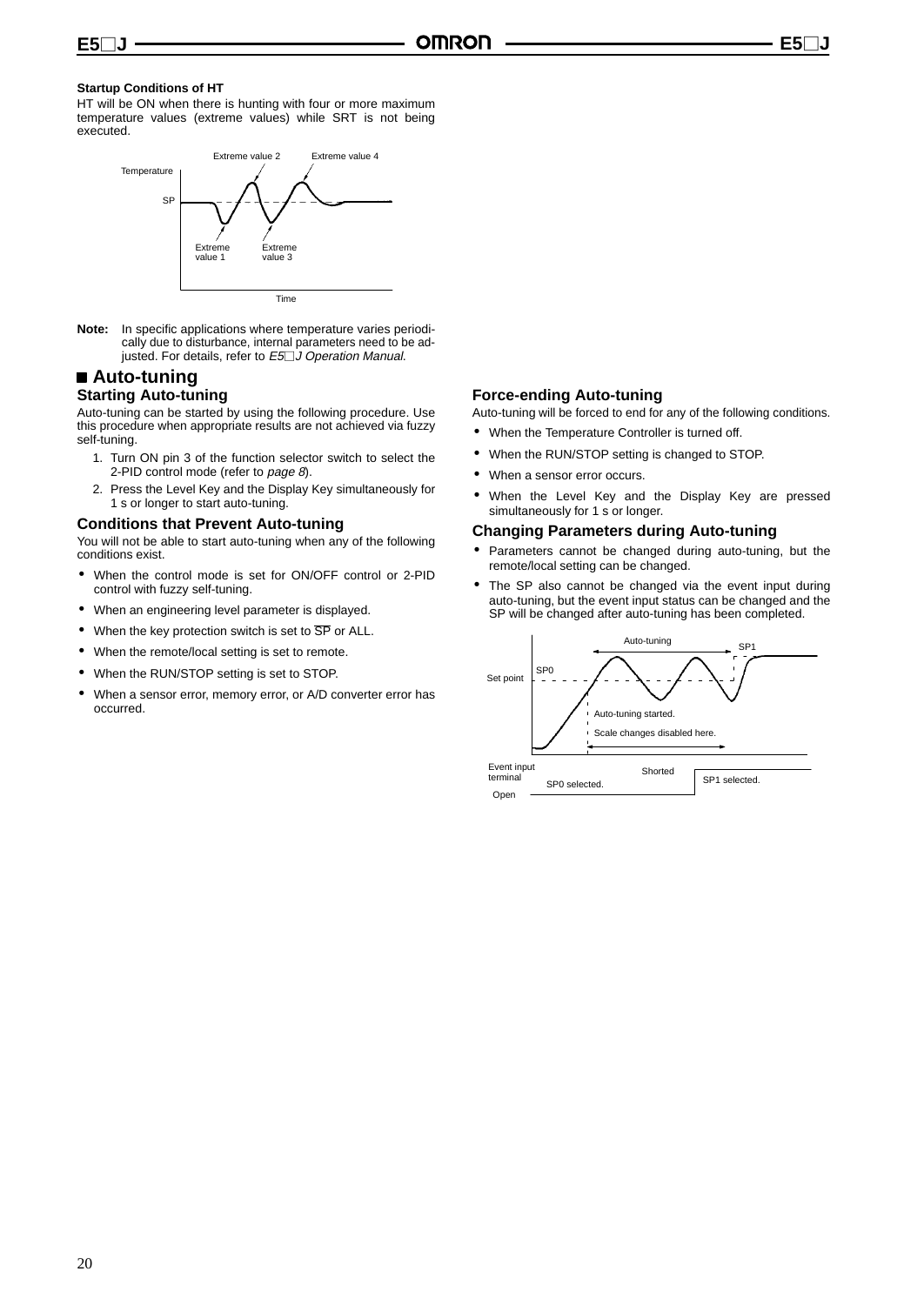# Dimensions -

**Note:** All units are in millimeters unless otherwise indicated.

**E5AJ**









**E5BJ**





 $12 - \leftarrow$  98 72 x 72 67 x 67 lc **Entropolitation**  $88$  $\overline{\phantom{a}}$  $\equiv$  $\equiv$  $\equiv$  $\overline{a}$ 



**E5CJ**









**E5EJ**







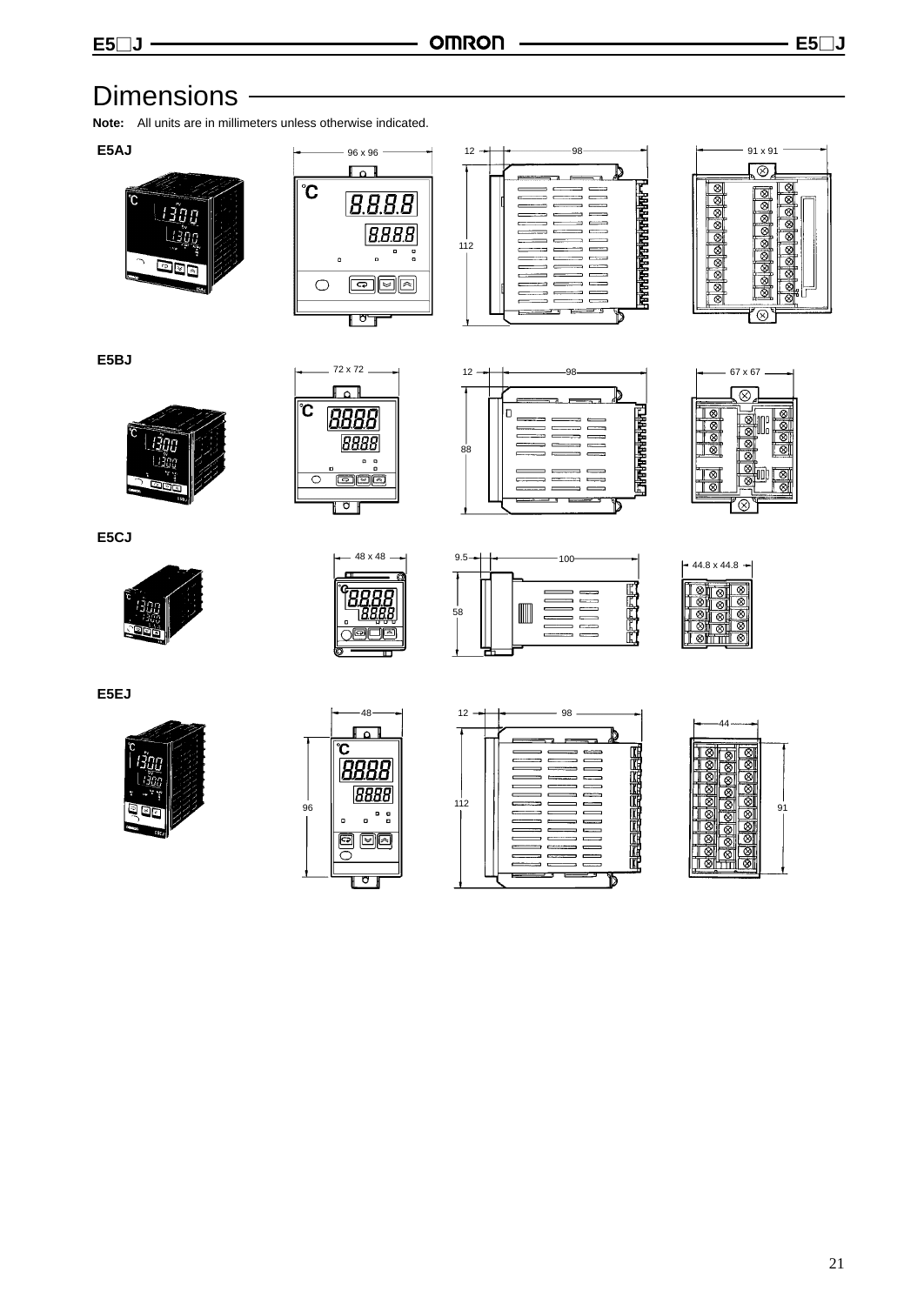### **Terminal Covers**

#### **E53-COV02**



**E53-COV04**



#### **E5AJ with Terminal Cover**



#### **E5CJ with Terminal Cover**



#### **E53-COV03**



#### **E5EJ with Terminal Cover**

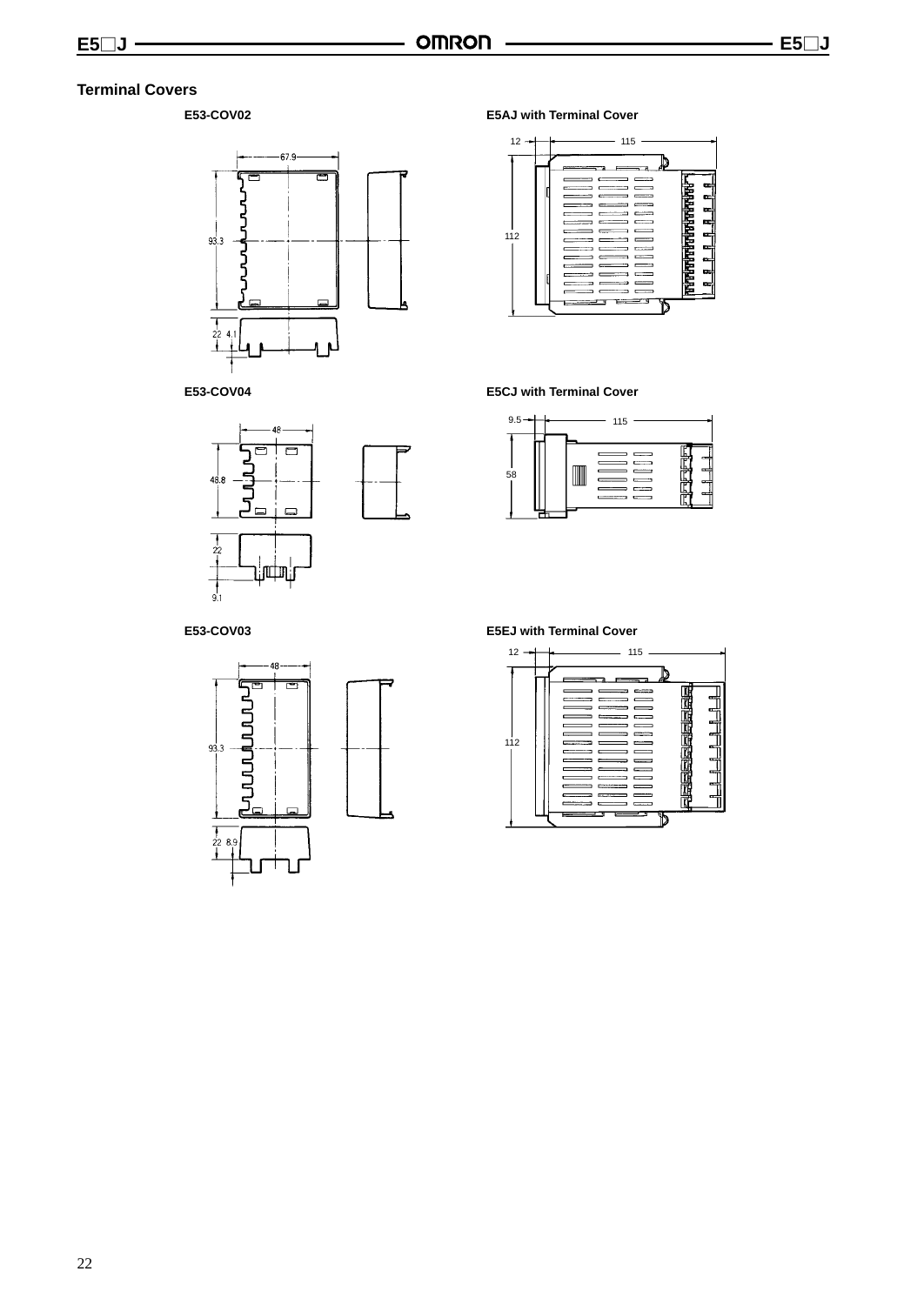#### **Panel Cutout E5AJ**











- **Note:** 1. Recommended panel thickness is 1 to 4 mm for the E5CJ and 1 to 8 mm for the E5AJ, E5BJ, and E5EJ.
	- 2. Close side-by-side mounting is possible (in a horizontal direction).



#### **Side-by-side Mounting of N Controllers**









L =  $(48N - 2.5)^{+1}$ <sub>0</sub>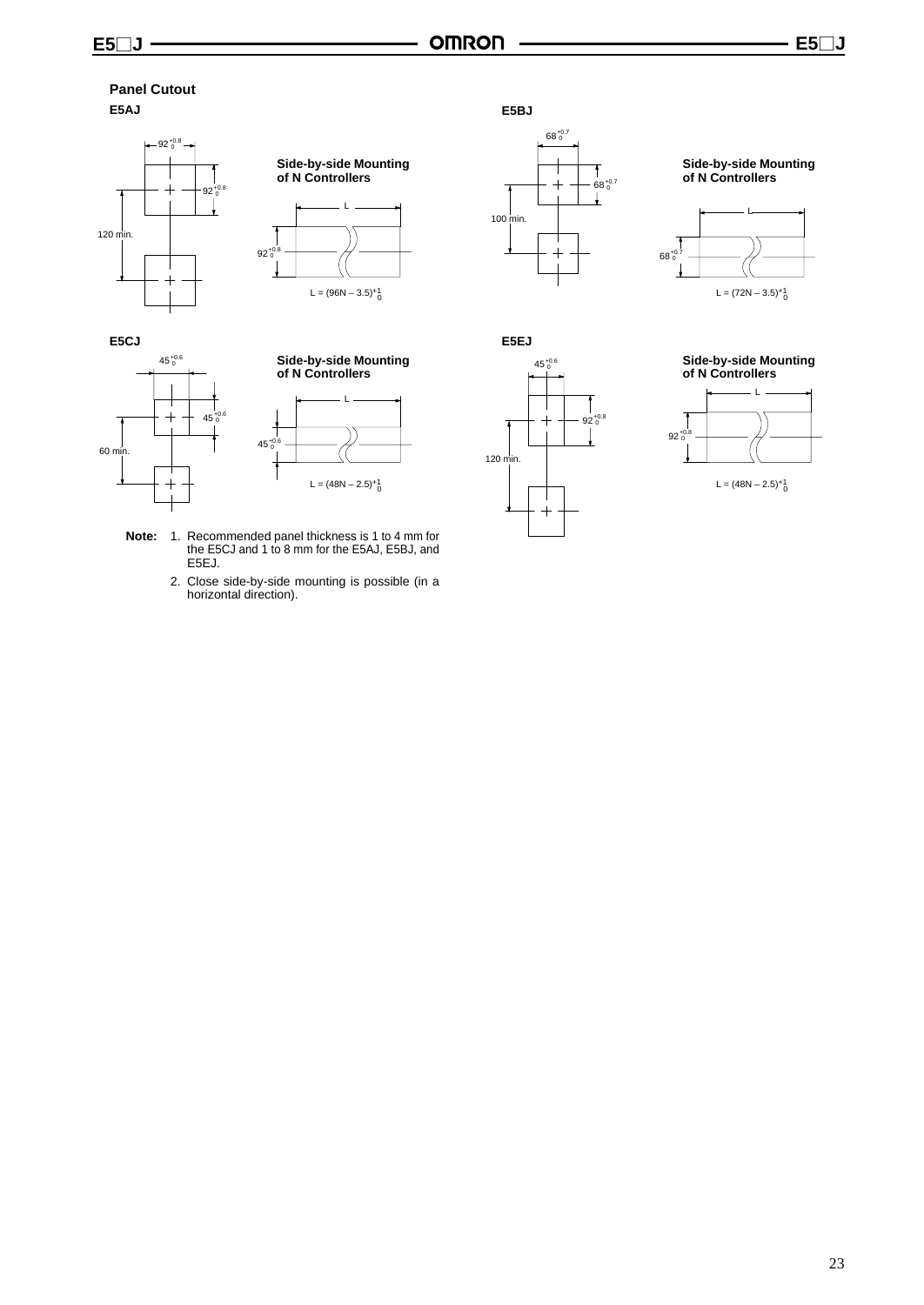# Installation

**Note:** No event input is insulated from the voltage or current output.

#### **E5AJ/E5EJ**



**E5BJ**



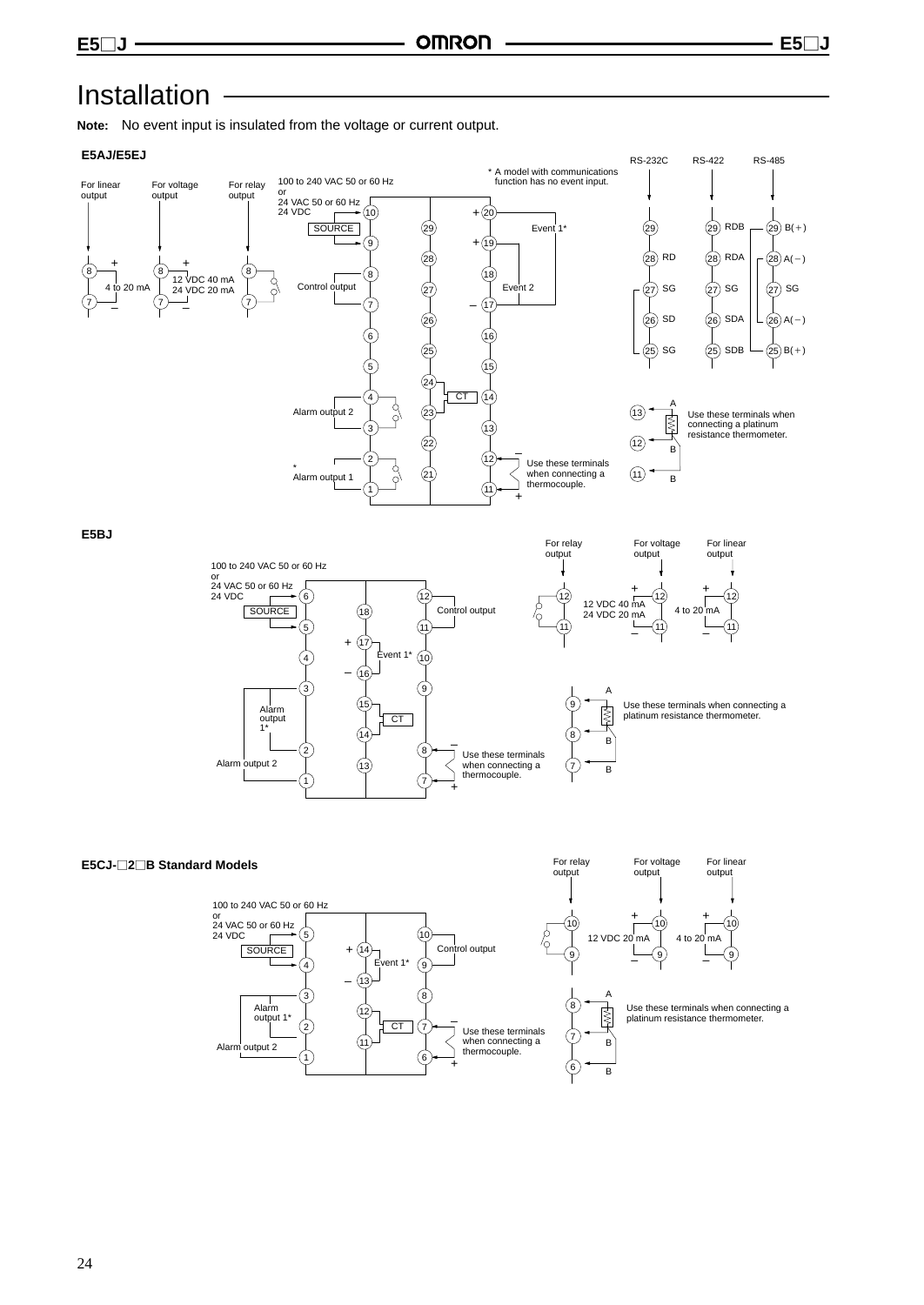#### **E5CJ-**-**2 Simple Models**



#### **E5CJ-**- **Simple Models**



- **Note:** Always turn on the Controller and the load simultaneously. Never turn on the load when the Controller is already turned on. Doing so will disable proper self-tuning and optimum control. For example, when setting the parameters to the Controller with the load turned off, turn off the Controller once after completing the
	- setting and then turn it on again simultaneously with the load. Or, switch event input 2 from STOP to RUN.
	- The alarm output 1 and heater burnout alarm are integrated into one general alarm.
	- \* The event input is not electrically isolated from the voltage output or current output.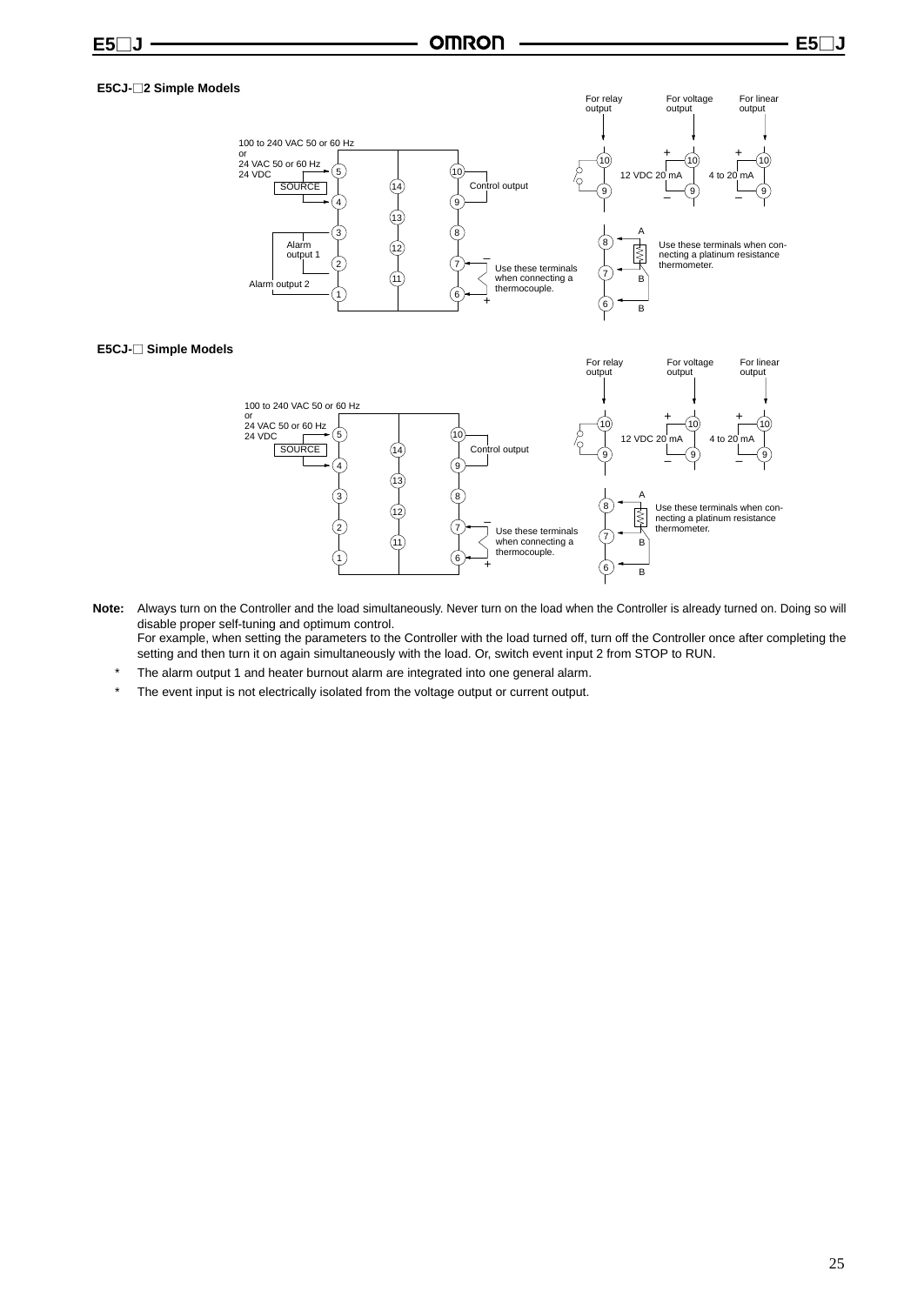# **Precautions**

#### **Mounting**

**E5**-

The dimensions of the Temperature Controller conform to DIN 43700. Recommended panel thickness is 1 to 8 mm for the E5AJ, E5BJ, and E5EJ, and 1 to 4 mm for the E5CJ.

The mounted Temperature Controller must be horizontally level.

Do not install the Temperature Controller in a location exposed to excessive dust or corrosive gases. Moreover, avoid locations subject to heavy vibration or shock, water or oil spray, or high temperatures. Any of these conditions will affect product life.

Isolate the Temperature Controller from equipment that generates strong, high-frequency noises such as high-frequency welders, because such equipment may prevent proper operation.

#### **E5AJ/E5BJ/E5EJ**

Two mounting brackets are provided with the Temperature Controller. Mount one of the brackets to the top and the other one to the bottom of the Temperature Controller. Turn the ratchets of the mounting brackets clockwise with a Phillips screwdriver until they snap. Insert the unit back into the case by pushing the unit until it clicks into place.



#### **E5CJ**

Insert the Temperature Controller into the square hole of the panel and insert an adapter from the backside so that there will be no space between the Temperature Controller and the panel. Then secure the Temperature Controller with a screw.



#### **Dismounting**

Loosen the screw of the adapter for dismounting.



#### **Connection Example**

#### **With Solderless Terminal**

Use M3.5 x 8 solderless terminals with the Temperature Controller's M3.5 self-rising pressure plate screws.

#### **Solder-dipped Leads**

Strip 6 to 8 mm of the lead wires and carefully arrange the wire tips. Do not tighten the terminal screw with excessive force, because doing so many damage them. The terminal block of the Temperature Controller is constructed so that the lead wires can be connected to all the terminals from the same direction.

Example: E5CJ



#### **Input Type Connection**

To reduce inductive noise influence, the lead wires connecting the input type to the Temperature Controller must be separated from the power lines and load lines.

Use the specified compensating conductors for thermocouples. Use lead wires having a small resistance for platinum resistance thermometers.

#### **Sequenced Circuits**

Several seconds are required until the relay is turned ON after power has been supplied to the Temperature Controller. Therefore, take this time delay into consideration when designing sequenced circuits which incorporate a Temperature Controller.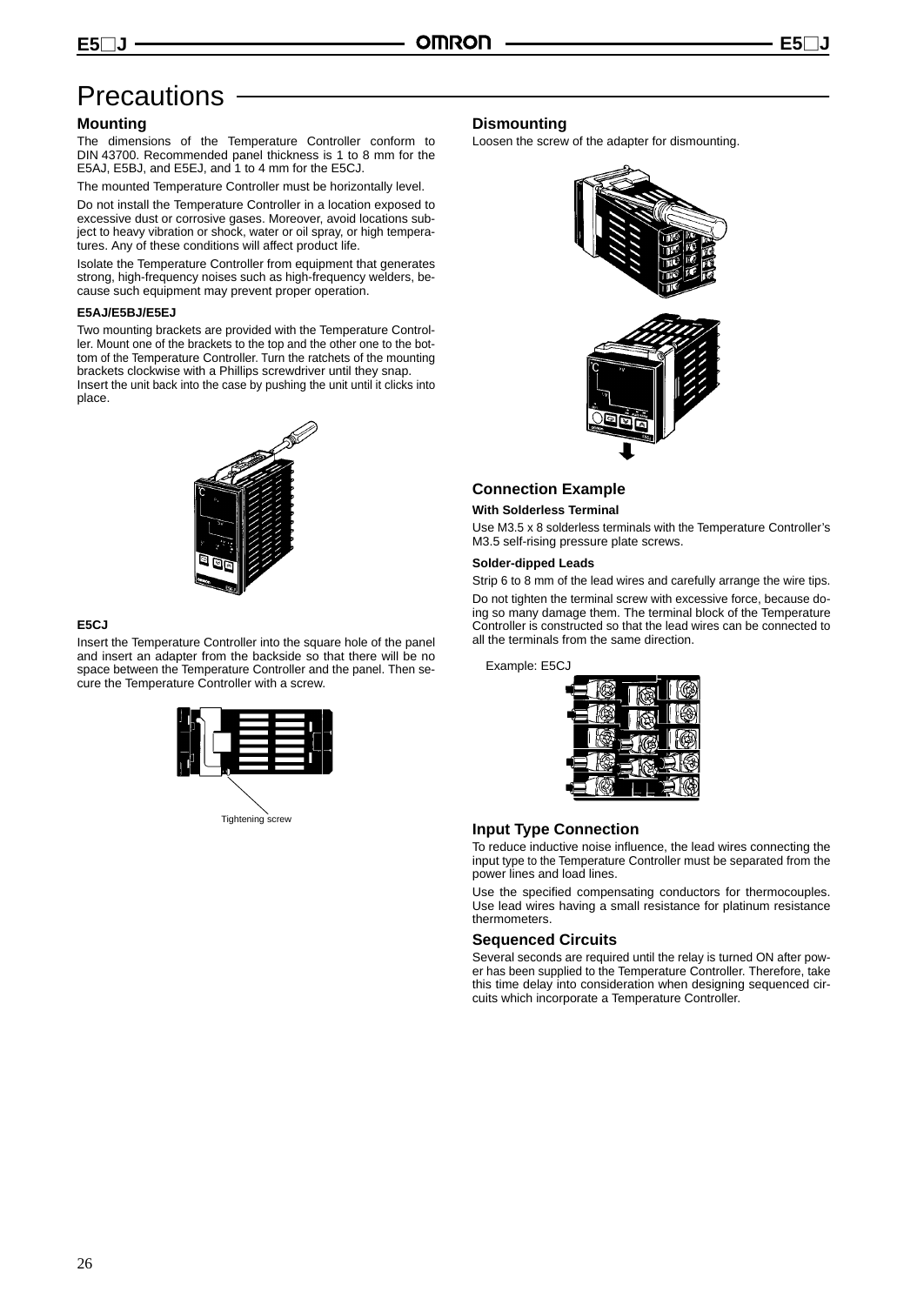# **Watertight Cover**

- Four sizes (96 x 96, 72 x 72, 48 x 96, 48 x 48) are available.
- Conforms to IP66 or NEMA4 (indoors).

### **Ordering Information**

| <b>Size</b> | 96 x 96 mm | 72 x 72 mm | 48 x 96 mm | 48 x 48  |
|-------------|------------|------------|------------|----------|
| Model       | Y92A-96N   | Y92A-72N   | Y92A-49N   | Y92A-48N |

### **Materials**

| I Front cover | 94V-2 polycarbonate |
|---------------|---------------------|
| l Packing     | Chloroprene rubber  |
| l Panel       | <b>SUS304</b>       |

#### **Nomenclature**



**Note:** Tighten the knurled screw to a torque of 0.03 N • m (3 kgf • cm) and the hexagonal nut to a torque of 0.05 N  $\cdot$  m (5 kgf  $\cdot$  cm).

#### **Dimensions**

**Y92A-48N (48 x 48 mm) Y92A-49N (48 x 96 mm)**







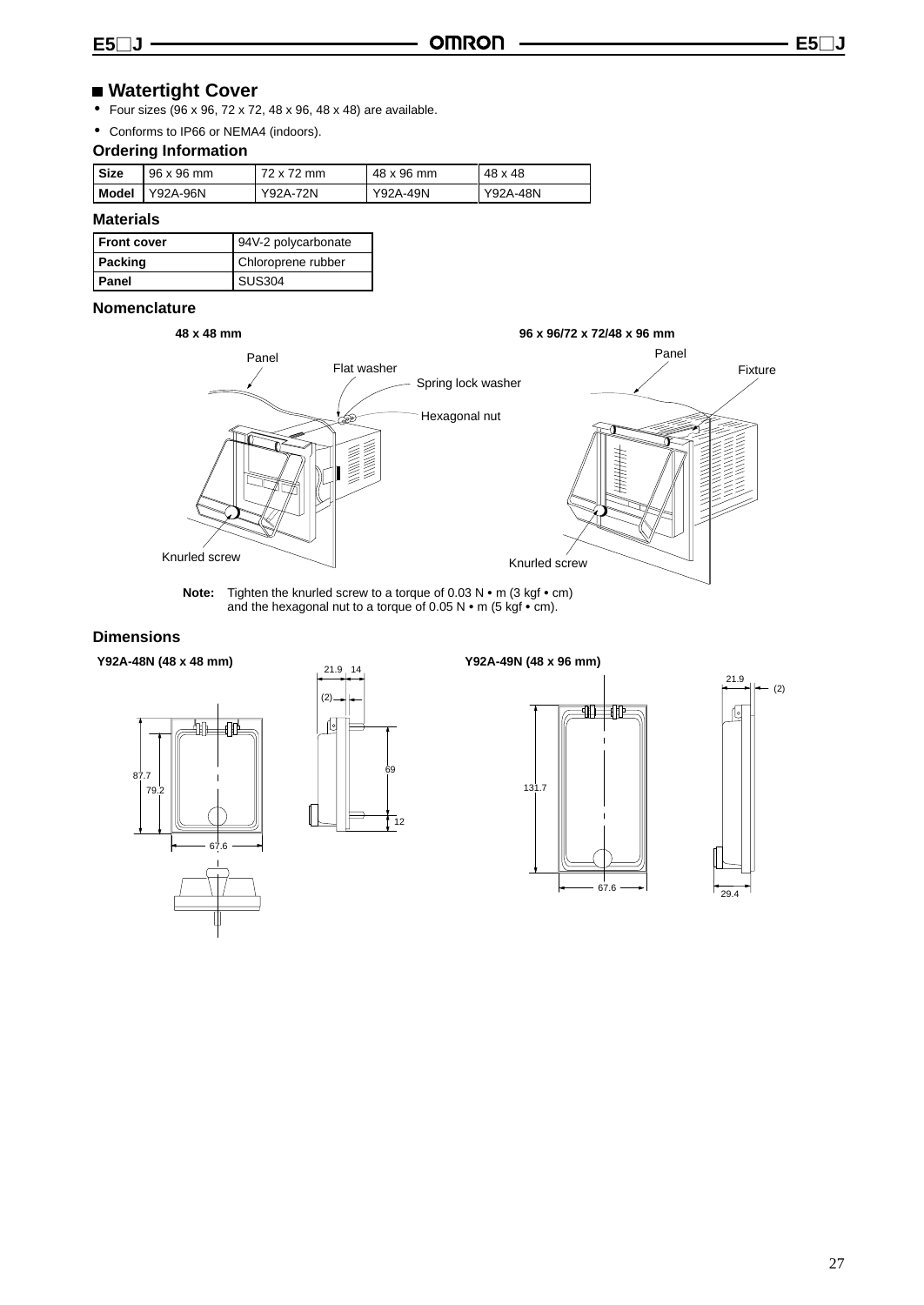$\frac{21.9}{2}$   $\left| \right|$  (2)

29



**Panel Cutout Y92A-48N (48 x 48 mm)**



#### **Precautions**

It is possible to open or close the front cover by untightening or tightening the knurled screw.







Be sure to take the space required for the opening and closing of the front cover into consideration when installing the Watertight Cover. The front cover is made of polycarbonbate, which can be cleaned using water, methanol, or ethanol.

Regularly check the packing, the quality of which will deteriorate over the process of time.

The front cover can be mounted in any direction.